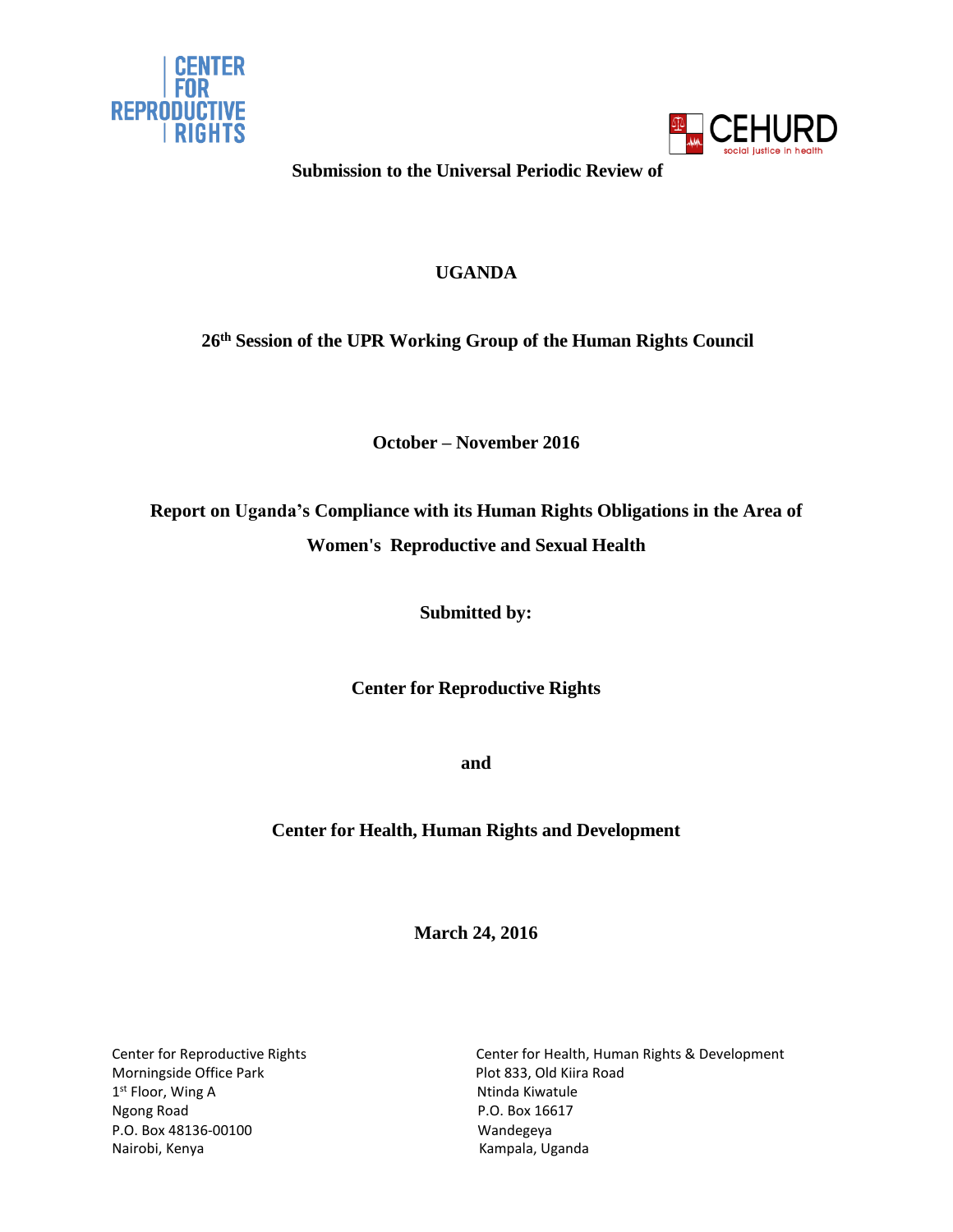1. In accordance with Human Rights Council Resolution 5/1 of June 18, 2007, the Center for Reproductive Rights (CRR), a global non-governmental organization that uses the law to advance reproductive freedom as a fundamental human right, and the Center for Health, Human Rights and Development (CEHURD), a not-for-profit research and advocacy organization that ensures that laws and policies are used as principal tools for the promotion and protection of health and human rights of populations in Uganda and in the East African region, makes this submission intended to supplement the report of the government of Uganda, scheduled for review by the Human Rights Council during its 26th session.<sup>1</sup>

## **I. INTRODUCTION**

2. In accordance with international and regional human rights treaties, which Uganda has ratified, $2$  the government is obligated to ensure and protect the sexual and reproductive rights of women and girls. Despite these protections in however, women and girls continue to lack access to sexual and reproductive health information and services in violation of their right, inter alia, to life, health, equality and non-discrimination, dignity and freedom from cruel, inhuman and degrading treatment. This submission highlights the following issue of concern: inadequate access to quality maternal healthcare; lack of access to safe abortion and postabortion care services; lack of access to contraceptive information and services; physical and sexual violence against women and girls; and discrimination against women living with HIV/AIDS.

### **II. KEY ISSUES**

 $\overline{a}$ 

# **A) Rights to Reproductive Health Information and Services**

# **i. Access to maternal healthcare**

3. Maternal death is defined as any death that occurs during pregnancy, childbirth, or within 42 days of birth or termination of pregnancy or its management.<sup>3</sup> Treaty monitoring bodies have affirmed that states' failure to reduce maternal deaths violates a number of rights including the

<sup>&</sup>lt;sup>1</sup> See United Nations Human Rights Council, Human Rights Council Universal Periodic Review (Second Cycle), *available at* http://www.ohchr.org/Documents/HRBodies/UPR/UPRFullCycleCalendar2nd.doc.

<sup>2</sup> *See, e.g.,* Convention on the Elimination of All Forms of Discrimination Against Women (CEDAW), *adopted* Dec. 18, 1979, G.A. Res. 34/180, U.N. GAOR, 34th Sess., U.N. Doc. A/34/46, 1249 U.N.T.S. 13 (ratified by Uganda Jul. 22, 1985); International Covenant on Civil and Political Rights, *adopted* Dec. 16, 1966, G.A. Res. 2200A (XXI), U.N. GAOR, 21st Sess., Supp. No. 16, U.N. Doc. A/6316 (1966), 999 U.N.T.S. 171 (ascension by Uganda Jun. 21, 1995); International Covenant on Economic, Social and Cultural Rights, *adopted* Dec. 16, 1966, G.A. Res. 2200A (XXI), U.N. GAOR, 21<sup>st</sup> Sess., Supp. No. 16, U.N. Doc. A/6316 (1966), 993 U.N.T.S. 2, 5 (ascension by Uganda Jan. 21, 1987); African (Banjul) Charter on Human and Peoples' Rights, June 27, 1981, O.A.U. Doc. CAB/LEG/67/3, rev. 5, 21 I.L.M. 58 (1982) (ratified by Uganda Mar. 27, 1986).

<sup>3</sup> WORLD HEALTH ORGANIZATION (WHO) ET AL., TRENDS IN MATERNAL MORTALITY 1990-2013, ESTIMATES BY WHO, UNICEF, UNFPA, THE WORLD BANK AND THE UNITED NATIONS, AND THE UNITED NATIONS POPULATION DIVISION 4 (2014), *available at* [http://apps.who.int/iris/bitstream/10665/112682/2/9789241507226\\_eng.pdf?ua=1](http://apps.who.int/iris/bitstream/10665/112682/2/9789241507226_eng.pdf?ua=1) [hereinafter WHO, TRENDS IN MATERNAL MORTALITY 1990-2013].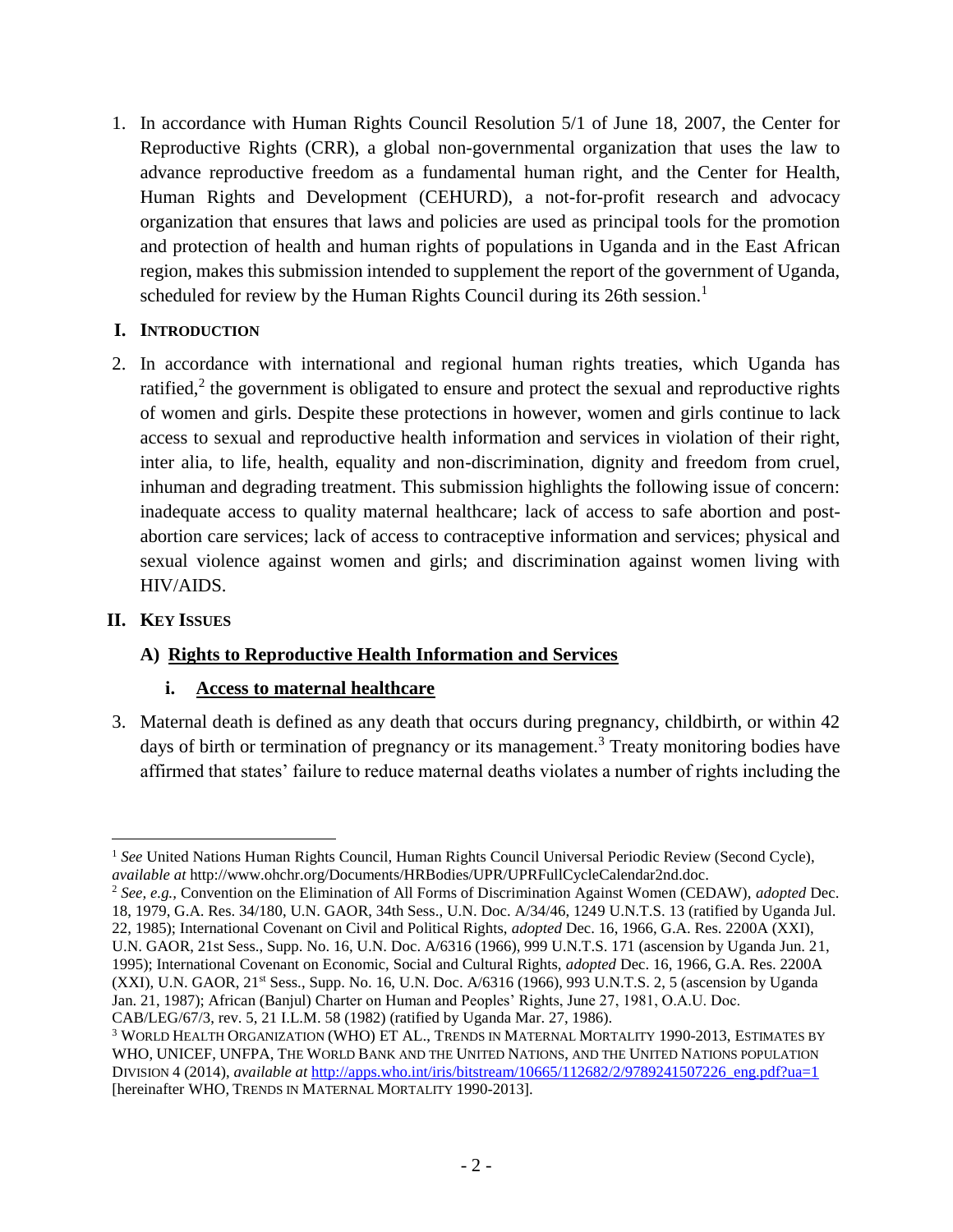rights to health and life, $4$  and have asked the government of Uganda to take concrete steps to address the high maternal mortality level.<sup>5</sup> During the previous Universal Periodic Review (UPR) of Uganda, the government accepted recommendations to continue to work towards reducing the high maternal mortality.<sup>6</sup> The Committee on Economic, Social and Cultural Rights (ESCR Committee), during its review of Uganda in 2015, also expressed concern regarding the high rate of maternal mortality, and recommended that the government intensify its efforts to reduce the rate including by sufficiently equipping facilities to provide antenatal, delivery and postnatal care.<sup>7</sup>

4. Despite these recommendations, however, maternal mortality in Uganda remains high: according to the World Health Organization (WHO), the maternal mortality rate is 343 maternal deaths per 100,000 live births.<sup>8</sup> Although this a decline from the 2010 rate of 420 live births per 100,000 deaths, Uganda had not achieved the Millennium Development Goal of reducing the maternal mortality by three quarters by  $2015<sup>9</sup>$  Further, for every maternal death in Uganda, approximately six women will suffer severe morbidities. <sup>10</sup> As the latest Demographic Health Survey (UDHS 2011) shows, only  $48\%$ <sup>11</sup> of pregnant women and girls attend four or more antenatal care visits as recommended by the WHO.<sup>12</sup> Only 57% of the deliveries were at a health care facility.<sup>13</sup> There is also wide disparity in access to skilled delivery care based on geographical location: 89% of women and girls who live in urban areas delivered in health care facilities while the rate is only 52% for those living in rural areas.<sup>14</sup> In addition, 64% women did not receive any postnatal care, even though a large proportion of maternal deaths occur during postpartum period.<sup>15</sup>

 $\overline{a}$ <sup>4</sup> Committee on Economic, Social and Cultural Rights (ESCR Committee), *General Comment No. 14: The right to the highest attainable standard of health (Art. 12)*, (22nd Sess., 2000), *in* Compilation of General Comments and General Recommendations Adopted by Human Rights Treaty Bodies, at 91, para. 52, U.N. Doc. HRI/GEN/1/Rev.9 (Vol. I) (2008) [hereinafter ESCR Committee, *Gen. Comment No. 14]*; *See, e.g.*, CEDAW Committee, *Concluding Observations*: *Belize*, para. 56, U.N. Doc. A/54/38/Rev.1 (1999); *Colombia*, para. 393 (1999), U.N. Doc. A/54/38/Rev.1; *Dominican Republic,* para. 337, U.N. Doc. A/53/38 (1998).

<sup>5</sup> *See, e.g*., ESCR Committee, *Concluding Observations on the Initial Report of Uganda*, para. 33, U.N. Doc.

E/C.12/UGA/CO/1 (June 24, 2015) [hereinafter *CESCR Concluding Observations: Uganda*]; CEDAW Committee, *Concluding Observations: Uganda*, para. 36, U.N. Doc. CEDAW/C/UGA/CO/7 (Oct 22, 2010).

<sup>6</sup> Human Rights Council (HRC), *Universal Periodic Review: Uganda*, paras. 111.86, 111.90, & 111.91, (2011),

U.N. Doc. A/HRC/19/16 [hereinafter HRC *Report: Uganda* 2011].

<sup>7</sup> *CESCR Concluding Observations: Uganda*, *supra* note 5, para. 33.

<sup>8</sup> WHO ET AL., TRENDS IN MATERNAL MORTALITY: 1990 TO 2013, *supra* note 3, at 76.

<sup>9</sup> *Id.*

<sup>10</sup> Partnership for Maternal, Newborn & Child Health, *Maternal and Child Health: Uganda,* 1 (2007), *available at* http://www.who.int/pmnch/media/membernews/2011/ugandabackgroundpaper.pdf.

<sup>11</sup> UGANDA BUREAU OF STATISTICS, UGANDA DEMOGRAPHIC AND HEALTH SURVEY 2011 107 (2012), *available at* https://dhsprogram.com/pubs/pdf/FR264/FR264.pdf [hereinafter 2011 UDHS].

<sup>12</sup> *Id.*

<sup>13</sup> *Id*. at 111.

<sup>14</sup> *Id*.

<sup>15</sup> *Id*. at 114.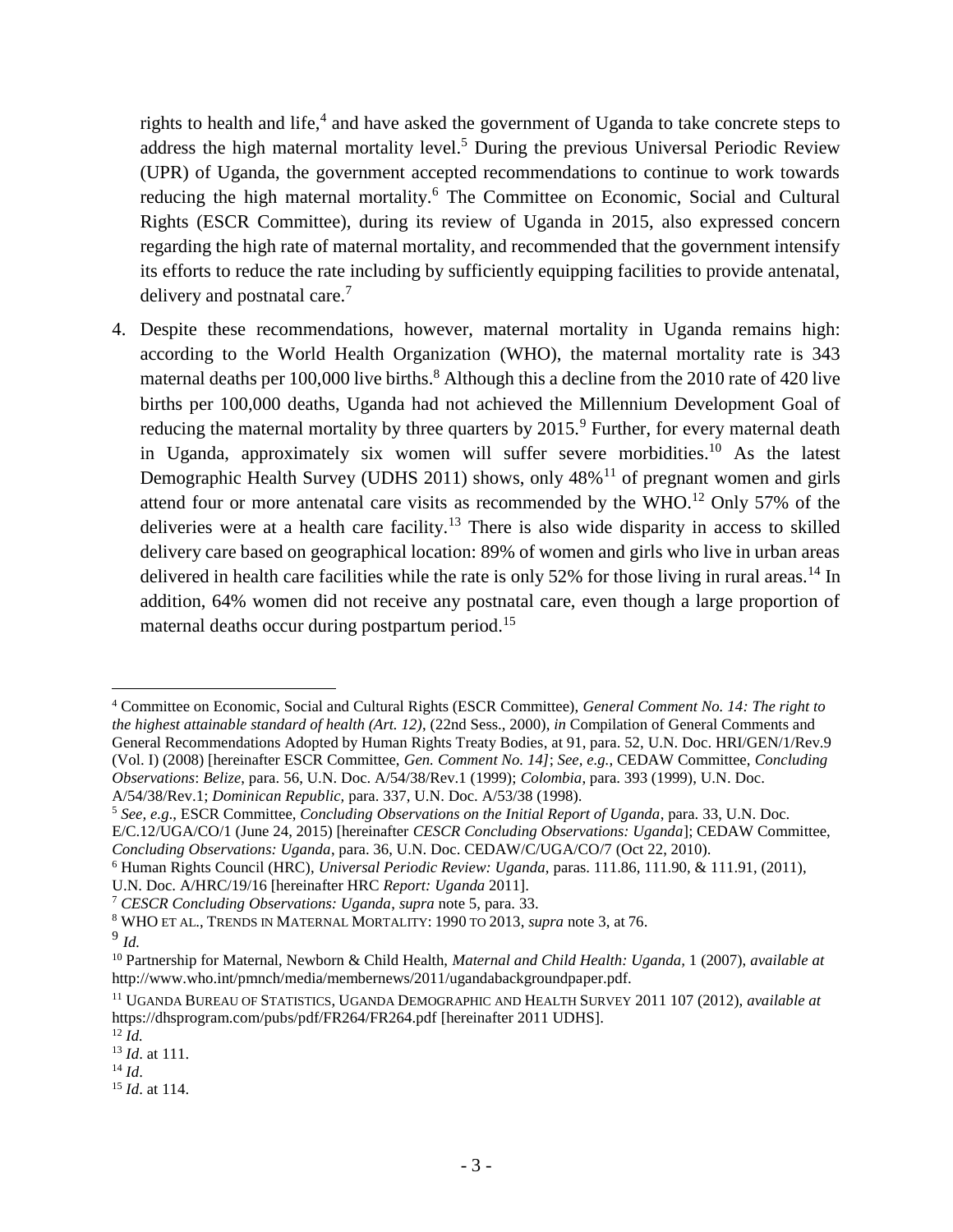- 5. The Ministry of Health has attributed difficulties in accessing maternal health services to several factors, including a lack of human resources, medicines and supplies, weak infrastructure and behavioral issues such as delays in seeking care and weak internal communications protocols at health care facilities.<sup>16</sup> Even though public health care facilities provide maternal health services free of charge, they often require that women purchase supplies from outside pharmacies when there is stock-out.<sup>17</sup> This discourages women from seeking delivery care from heath care facilities, since they are concerned that they have to travel to the health facility only to find out that there is no supplies. This in turn creates disparities in access based on a women's level of income and geographical location.<sup>18</sup>
- 6. In Uganda's previous UPR, the Human Rights Council recommended that the government raise the health budget to 15% in line with the Abuja Declaration in order to increase access to sexual and reproductive health services.<sup>19</sup> However, the government has not implemented this recommendation and reproductive health services remain severely underfunded. The health sector budget was only about 8.6% of the total national budget in the 2013-2014 fiscal year and this actually decreased to 8.4% in the 2014-2015 budget.<sup>20</sup> Instead of improving, the budget allocation for health has decreased to 7% of the total budget for 2015-2016 fiscal year.<sup>21</sup> If the government is to achieve the goals it has committed to under the Sustainable Development Goals, including reducing the MMR to less than 70 deaths per 100,000 live births by 2030, <sup>22</sup> it needs to intensify its efforts of making maternal health care services more accessible including by allocating adequate resources.

# **ii. Lack of access to safe abortion services and post-abortion care**

7. The United Nations Special Rapporteur on the Right to Health has confirmed that the criminalization of abortion and other reproductive health services violates the right to health by imposing barriers that interfere with accessibility to safe health care services and with individual decision-making in health-related matters.<sup>23</sup> Such criminalization also perpetuates

 $\overline{a}$ <sup>16</sup> GOVERNMENT OF UGANDA, MINISTRY OF HEALTH, HEALTH SECTOR STRATEGIC PLAN III 11(2010), *available at*  [http://www.health.go.ug/docs/HSSP\\_III\\_2010.pdf.](http://www.health.go.ug/docs/HSSP_III_2010.pdf)

<sup>&</sup>lt;sup>17</sup> Elizabeth Leahy Madsen, et. al., Population Action International, Maternal Health Supplies in Uganda 5 (2010), *available at* http://www.who.int/pmnch/activities/commodities/2010\_maternal\_health\_uganda.pdf?ua=1. <sup>18</sup> *See e.g.,* 2011 UDHS, *supra* note 11.

<sup>19</sup> HRC *Report: Uganda 2011, supra* note 6, para. 112.41.

<sup>&</sup>lt;sup>20</sup> The Republic of Uganda, Ministry of Finance, Planning and Economic Development, NATIONAL BUDGET FRAMEWORK PAPER 64 (2014), *available at* http://csbag.org/wp-content/uploads/2015/10/National-Budget-Framework-Paper-FY-2014-15.pdf.

 $21$  The Republic of Uganda, Ministry of Finance, Planning and Economic Development, NATIONAL BUDGET FRAMEWORK PAPER 39 (2015), *available at* http://library.health.go.ug/download/file/fid/580721.

<sup>22</sup> United Nations (UN), SUSTAINABLE DEVELOPMENT GOALS, GOAL 3 TARGETS (2015), *available at*  http://www.un.org/sustainabledevelopment/health/.

<sup>&</sup>lt;sup>23</sup> Special Rapporteur on the rights of everyone to the enjoyment of the highest attainable standard of physical and mental health, *Interim rep. of the Special Rapporteur on the right of everyone to the enjoyment of the highest attainable standard of physical and mental health, transmitted by Note of the Secretary-General*, paras. 21 & 25,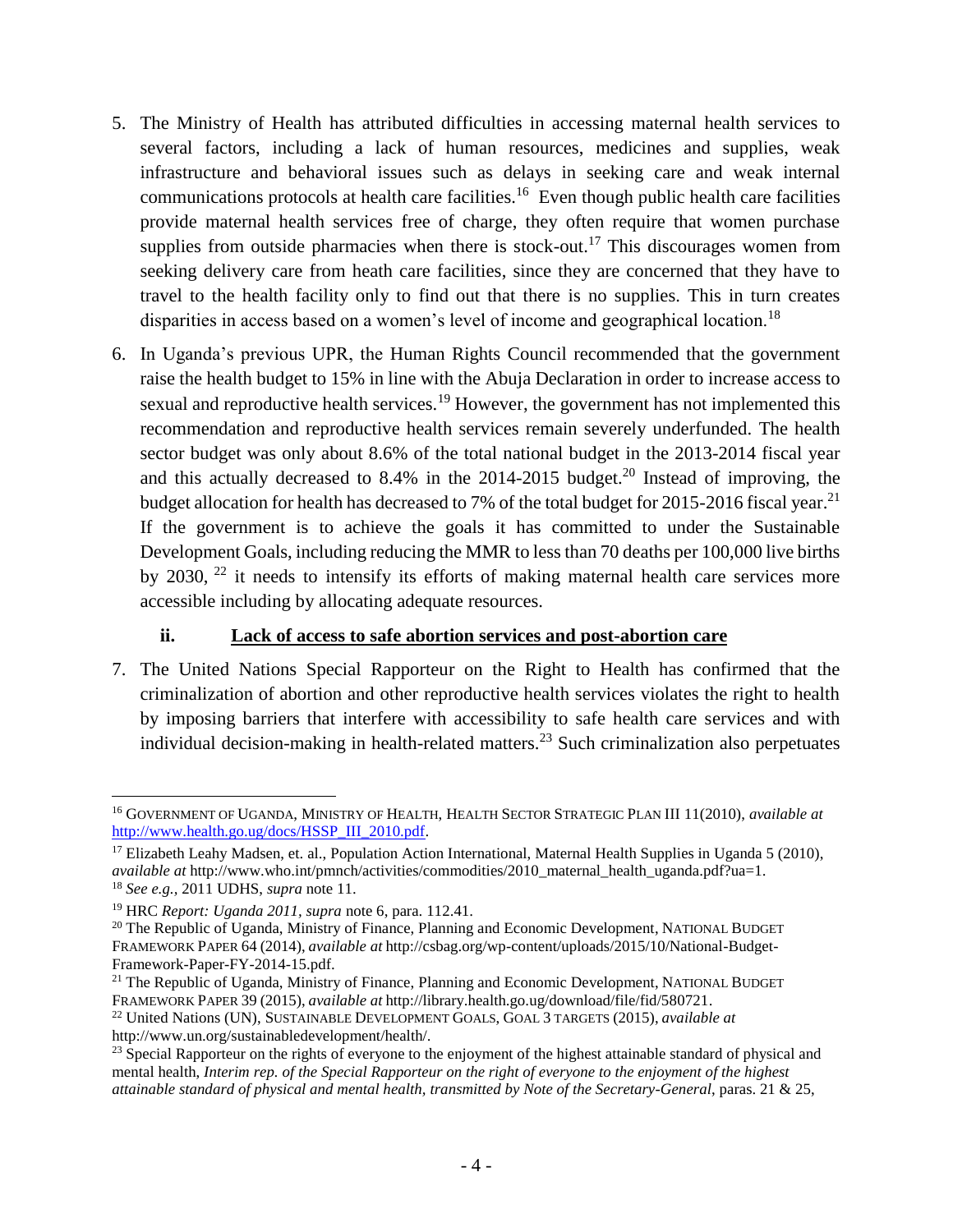gender stereotypes, and marginalizes and disempowers women by forcing them to choose between making personal decisions about their health and well-being or facing criminal liabilities.<sup>24</sup> Similarly, several human rights bodies have found that both restrictive abortion laws and the failure to ensure access to abortion when it is legal are incompatible with international human rights obligations, amounting to violations of the rights to life and health, the right to be free from cruel, inhuman and degrading treatment, and the right to be free from discrimination.<sup>25</sup> The African Charters' Protocol on the Rights of Women in Africa (Maputo Protocol) also explicitly requires states to authorize medical abortion in cases of rape, incest and where the pregnancy threatens the life or health of the women or the fetus.<sup>26</sup> While the Ugandan government has ratified the Maputo Protocol and has repeatedly recognized unsafe abortion as a leading cause of maternal mortality and morbidity,  $27$  the government has entered a reservation on this article which would have expanded access to safe abortion.<sup>28</sup>

8. Still, lack of access to safe abortion services and post-abortion care is a severe problem in Uganda. This is, in part, due to the ambiguity and misinformation surrounding the legality of abortion and post-abortion services. Under Ugandan law, abortion is permitted only to preserve

<sup>25</sup> Report of the United Nations High Commissioner for Human Rights, *Practices for Adopting a Human Rights-Based Approach to Eliminate Preventable Maternal Mortality and Human Rights,* para. 26, U.N. Doc. A/HRC/18/27 (2011); S*ee* Human Rights Committee, *Concluding Observations*: *Argentina,* para. 14, CCPR/CO/70/ARG (2000); *Peru,* para. 20, U.N. Doc. CCPR/CO/70/PER (2000); *Morocco,* para. 29, U.N. Doc. CCPR/CO/82/MAR (2004); *See also* CEDAW Committee, *General Recommendation No. 24: Article 12 of the Convention (women and health)*, (20th Sess., 1999), *in* Compilation of General Comments and General Recommendations Adopted by Human Rights Treaty Bodies, at 358, para. 31(c), U.N. Doc. HRI/GEN/1/Rev.9 (Vol. II) (2008); Human Rights Committee, *Concluding Observations*: *Sri Lanka,* para. 12, U.N. Doc. CCPR/CO/79/LKA (2003); Committee Against Torture (CAT Committee), *Concluding Observations*: *Chile,* para. 6(j), U.N. Doc. CAT/C/CR/32/5 (2004); CEDAW Committee, *Concluding Observations: Chile,* para. 19, U.N. Doc. CEDAW/C/CHI/CO/4 (2006).

<sup>27</sup> See statement made by Dr Collins Tusingwire, the Ministry of Health Assistant Commissioner for Reproductive Health, acknowledging that "abortion accounts for a third of maternal deaths". Catherine Mwesigwa Kizza, *Unsafe abortions kill 1,500 women a year in Uganda*, NEW VISION, Oct. 22, 2013, *at* 

2012/concluding\_observations\_5th\_state\_report\_uganda.pdf.

U.N. Doc. A/66/254 (2011) (citing WHO, SAFE ABORTION: TECHNICAL AND POLICY GUIDANCE FOR HEALTH SYSTEMS 86 (Geneva, 2003)).

<sup>&</sup>lt;sup>24</sup> *Id.*, at 16, 21 & 25 (citing WHO, SAFE ABORTION: TECHNICAL AND POLICY GUIDANCE FOR HEALTH SYSTEMS 86 (Geneva, 2003)).

<sup>&</sup>lt;sup>26</sup> Protocol to the African Charter on Human and Peoples' Rights on the Rights of Women in Africa art. 14 (2) (C), *adopted* July 11, 2003, 2nd African Union Assembly, Maputo, Mozambique (*ratified* July 22, 2010).

http://www.newvision.co.ug/news/648666-unsafe-abortions-kill-1-500-women-a-year-in-uganda.html (last visited Mar. 16, 2016); statement made by Sara Opendi, Minister of State for Health in charge of Primary Health: Ronald Musoke, *Ugandan women needlessly dying from unsafe abortion*, THE INDEPENDENT, Feb. 18, 2014,

http://www.independent.co.ug/news/news/8720-ugandan-women-needlessly-dying-from-unsafe-abortion (last visited Mar. 16, 2016): CEHURD, *Launching the standards and guidelines on unsafe abortions to confront the public health crisis in Uganda*, June 5, 2015, *available at* http://www.cehurd.org/2015/06/launching-the-standardsand-guidelines-on-unsafe-abortions-to-confront-the-public-health-crisis-in-uganda/ (last visited Mar. 16, 2016) [hereinafter CEHURD *Launching Standards and Guidelines on unsafe abortions* 2015].

<sup>28</sup> African Commission on Human and Peoples' Rights, *Concluding Observations and Recommendations on the 5th Periodic State Report of the Republic of Uganda (2010-2012)* para. 77 (2015), *available at*  http://www.achpr.org/files/sessions/57th/conc-obs/5-2010-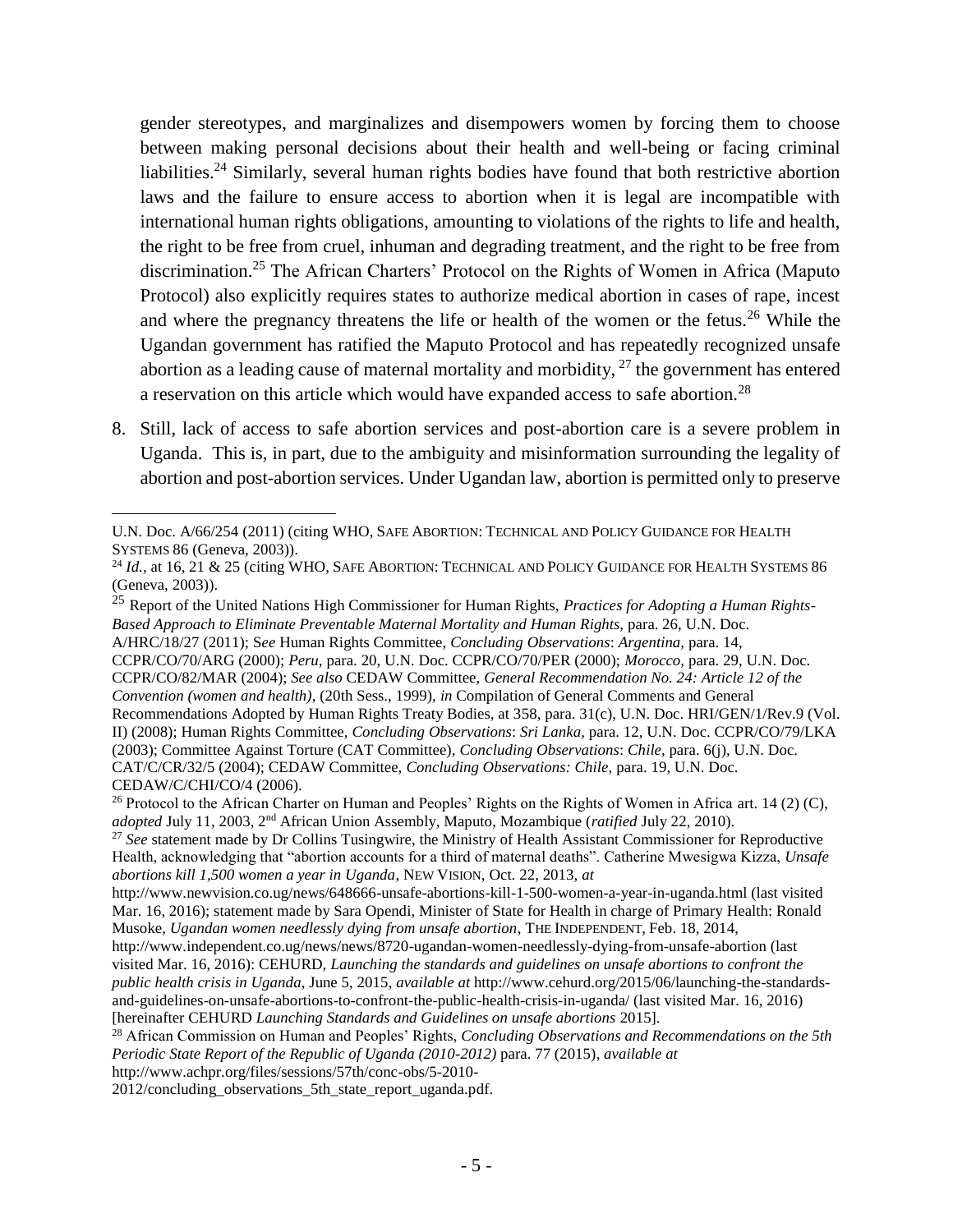the life, mental and physical health of the pregnant woman.<sup>29</sup> However, the Ministry of Health's National Guidelines and Services Standards for Sexual and Reproductive Health and Rights expands grounds for permitting legal abortion to include cases such as sexual violence and incest and outlines comprehensive abortion and post-abortion care standards.<sup>30</sup> The narrow interpretation of abortion laws by the courts and other government bodies, as well as extremely restricted access to relevant information, have resulted in misinformation about the legality of abortion among the general public, health care providers, law enforcement officers, the judiciary, and regulators. $31$ 

- 9. As a result, annually, approximately 400,000 unsafe abortions are performed in Uganda, with 90,000 women and girls suffering severe complications.<sup>32</sup> Approximately 1,500 of women and girls die annually due to unsafe abortion amounting to  $26\%$  of Uganda's maternal mortality.<sup>33</sup> It is further estimated that 65,000 women who experience complications from unsafe abortions do not receive any treatment.<sup>34</sup> Often, low-income women and women living in rural areas who encounter barriers to accessing skilled providers, "resort to abortions performed by untrained providers using unsafe methods or attempt to self-induce an abortion."<sup>35</sup> For instance, one study found that 68-75% of rural women who had abortions have experienced complications while only 17% urban women that accessed the service from a doctor suffered complications. 36
- 10. The ambiguity in the law further deters health care professionals from providing safe abortion services. As documented in a fact-finding report published by the Center, *The Stakes Are High*, most doctors and other trained providers mistakenly believe that there is a complete prohibition on abortion.<sup>37</sup> Due to this, they are reluctant to provide the comprehensive services outlined in the Reproductive Health Guidelines for fear of being subjected to criminal liability under the

[hereinafter CRR BRIEFING PAPER 2012].

 $\overline{a}$ <sup>29</sup> CEHURD *Launching Standards and Guidelines on unsafe abortions* 2015 *supra* note 27; *See* also CENTER FOR REPRODUCTIVE RIGHTS, BRIEFING PAPER: A TECHNICAL GUIDE TO UNDERSTANDING THE LEGAL AND POLICY FRAMEWORK ON TERMINATION OF PREGNANCY IN UGANDA 11-27 (2012) ), *available at*  [http://www.reproductiverights.org/sites/crr.civicactions.net/files/documents/crr\\_UgandaBriefingPaper\\_v5.pdf](http://www.reproductiverights.org/sites/crr.civicactions.net/files/documents/crr_UgandaBriefingPaper_v5.pdf)

<sup>30</sup> REPRODUCTIVE HEALTH DIVISION, MINISTRY OF HEALTH, NATIONAL POLICY GUIDELINES AND SERVICE STANDARDS FOR SEXUAL AND REPRODUCTIVE HEALTH AND RIGHTS 4, 13 (2006) [hereinafter NATIONAL SEXUAL AND REPRODUCTIVE HEALTH GUIDELINES].

<sup>31</sup> CRR BRIEFING PAPER 2012, *supra* note 29 at 6.

<sup>32</sup> MINISTRY OF HEALTH, REDUCING MATERNAL MORBIDITY AND MORTALITY FROM UNSAFE ABORTION IN UGANDA: STANDARDS AND GUIDELINES 1 (2015) [hereinafter MOH REDUCING MMR FROM IN UGANDA S&GS 2015]. <sup>33</sup> *Id.*

<sup>34</sup> CENTER FOR REPRODUCTIVE RIGHTS ET AL., THE STAKES ARE HIGH: THE TRAGIC IMPACT OF UNSAFE ABORTION AND INADEQUATE ACCESS TO CONTRACEPTION IN UGANDA 7 (2013) [hereinafter STAKES ARE HIGH].

<sup>35</sup> Guttmacher Institute, Fact Sheet: Abortion in Uganda (2013), *available at* http://www.guttmacher.org/pubs/FB-Abortion-in-Uganda.pdf.

<sup>36</sup> Guttmacher Institute, In Brief: Unintended Pregnancy and Abortion in Uganda 3 (2013), *available at* <http://www.guttmacher.org/pubs/IB-Unintended-Pregnancy-Uganda.pdf> [hereinafter Brief: Unintended Pregnancy and Abortion in Uganda 2013].

<sup>37</sup> STAKES ARE HIGH, *supra* note 34, at 8.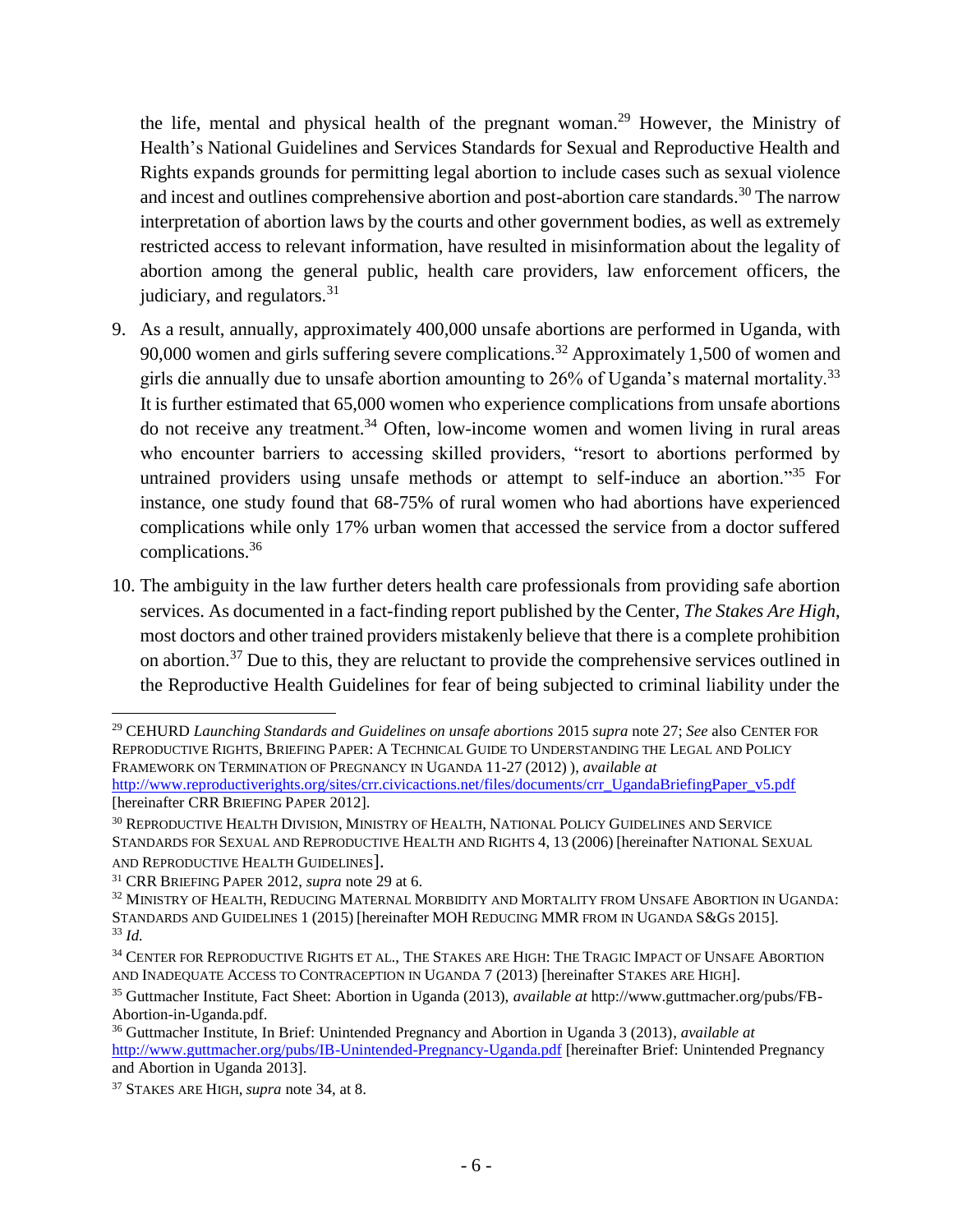Penal Code.<sup>38</sup> Dr. Andrew, an interviewee in the report, who has practiced gynecology for twenty years, stated that he was told during his medical training that performing an abortion is a criminal offence.<sup>39</sup> As a result, he would turn away patients seeking an abortion, who would then be forced to get an unsafe abortion. He explained, "[w]e used to refuse a lot of them, and then three to four days later they are calling me for an emergency ward, and you have to provide emergency service. So you lose [patients' lives] and then you wonder [if] that is better than not helping them earlier."<sup>40</sup>

- 11. Recently, the government of Uganda took some important steps to improve access to safe abortion services. For instance, in June 2015, the Ministry of Health issued the *"Standards & Guidelines for Reducing Morbidity and Mortality from Unsafe Abortion in Uganda,"* (Standards and Guidelines) with the aim of providing "practical and standardized information to various stakeholders from a range of sectors that will help reduce morbidity and mortality due to unsafe abortion."<sup>41</sup> The Standards and Guidelines provide a guidance on the minimum standards of care required to be met by all facilities and healthcare workers and the provision of abortion and post-abortion care in line with Uganda's laws.<sup>42</sup> The Standards and Guidelines cover three issues: prevention of unsafe abortion through reducing abortion-related stigma and preventing unintended pregnancies; management of unintended and risky pregnancies; and post-abortion care.<sup>43</sup> If implemented effectively the Standard and Guidelines are expected to improve the quality of medical services by providing clear guidance on the provision of safe abortion services and the management of unsafe abortion as well as educating health workers and policy makers.<sup>44</sup> However, it is concerning that the implementation of the Standards and Guidelines have been delayed.
- 12. Further, in its Annual Health Sector Performance Report for 2014- 2015, the Ministry of Health reported a decline in maternal deaths due to complications from unsafe abortions: the report documented a decrease from 15% of all maternal deaths in 2011-2012 to 3% of all maternal deaths in 2014-2015. <sup>45</sup> However, the data cited in the Standards and Guidelines estimates that 26% of maternal deaths are due to unsafe abortions.<sup>46</sup>

#### *Post-Abortion Care*

 $\overline{a}$ <sup>38</sup> *Id.*

<sup>39</sup> *Id.*, at 32.

<sup>40</sup> *Id.*

<sup>41</sup> MOH REDUCING MMR FROM IN UGANDA S&GS 2015 *supra* note 32, at xiii-xiv.

<sup>42</sup> *Id.*

<sup>43</sup> *See, generally, Id*., at xiii, 4, and 5.

<sup>44</sup> *See, generally,* Id., at xiii-xiv.

<sup>45</sup> THE REPUBLIC OF UGANDA MINISTRY OF HEALTH, ANNUAL HEALTH SECTOR PERFORMANCE REPORT: FINANCIAL YEAR 2014/2015 5, *available at* [http://www.health.go.ug/content/annual-health-sector-performance-report-financial](http://www.health.go.ug/content/annual-health-sector-performance-report-financial-year-201415)[year-201415.](http://www.health.go.ug/content/annual-health-sector-performance-report-financial-year-201415)

<sup>46</sup> MOH REDUCING MMR FROM IN UGANDA S&GS 2015 *supra* note 32, at xiii.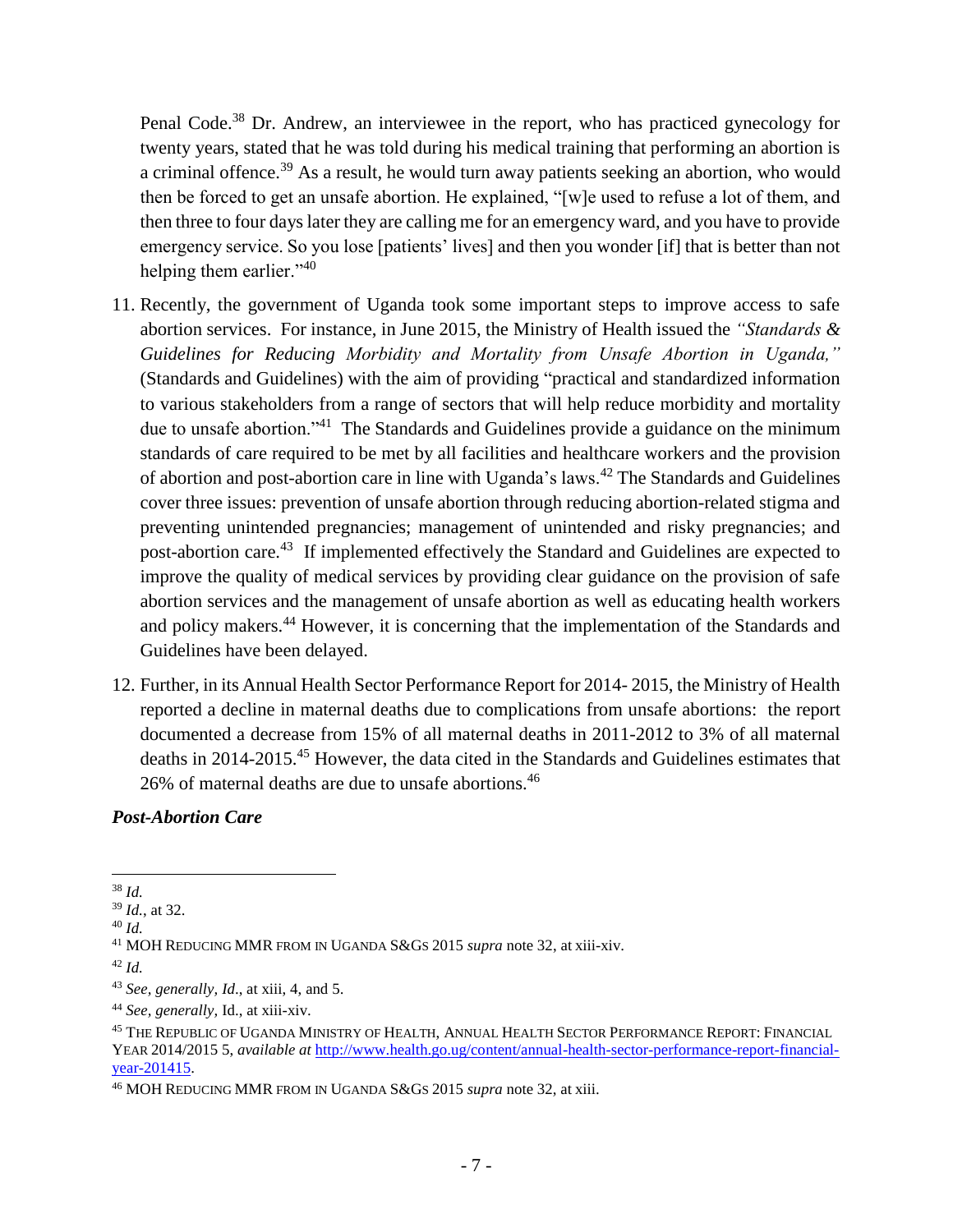- 13. According to Uganda's National Sexual and Reproductive Health Guidelines, post-abortion care (PAC) is a component of maternal and newborn health services in Uganda and should be provided to women who have had an abortion "of any cause."<sup>47</sup> The Standards and Guidelines also provides that PAC "should be provided by trained and skilled health professionals in a health facility that meets minimum standards."<sup>48</sup> However, evidence shows that most health care facilities in Uganda are poorly equipped to manage PAC. Supplies that are crucial to the provision of PAC are only available in a small percentage of the health facilities that offer delivery services.<sup>49</sup> A study published in 2014 revealed that Manual Vacuum Aspiration (MVA)—the preferred method for PAC for first trimester abortions—was not available in all health care facilities and providers were not trained to use the equipment.<sup>50</sup> In addition, due to the misconception about the legality of abortion, discussed in the previous section, doctors may also refuse to perform PAC for fear of being reported to the police.<sup>51</sup>
- 14. Lack of access to qualified doctors for abortion services is exacerbated by the high cost and limited availability of adequate PAC. Research has indicated that, due to the prevailing stigma against abortion in Uganda, healthcare providers in some instances mistreat or abuse women seeking PAC.<sup>52</sup> Surveys have also shown that most healthcare providers acknowledge their preference to treat complications of miscarriage rather than complications of induced abortions.<sup>53</sup> Given this stigma, a substantial number of women who require post-abortion care may be reluctant to seek it out. Post-abortion care also has an economic implication: each abortion costs an average of U.S. \$130 per patient and an estimated additional U.S. \$177 in societal costs, with almost half of the health system cost being paid by women, many of whom subsist on an income of less than U.S.  $$1$  per day.<sup>54</sup>
- 15. As a result, according to one study, health professionals estimate that only 51% of low-income rural women who suffer abortion complications can access medical assistance as compared to 83% of those with higher income that live in urban areas. <sup>55</sup> Most often, women do not seek medical treatment for abortions or related complications due to various reasons including lack of funds, distance from fully equipped facilities and fear of negative reactions and mistreatment

 $\overline{a}$ <sup>47</sup> NATIONAL SEXUAL AND REPRODUCTIVE HEALTH GUIDELINES, *supra* note 30, at 45-47. <sup>48</sup> *Id.*

<sup>49</sup> *See, e.g.,* MINISTRY OF HEALTH, UGANDA SERVICE PROVISION ASSESSMENT SURVEY 2007 132 (2008) [hereinafter PROVISION ASSESSMENT].

<sup>50</sup> Mandira Paul et.al, *Barriers and facilitators in the provision of post-abortion care at district level in central Uganda—a qualitative study focusing on task sharing between physicians and midwives*, 14 BMC HEALTH SERVICES RESEARCH 28, 6 (2014) [hereinafter *Barriers and facilitators*].

<sup>51</sup> *Ug v Dr. Hassan Nawabul & Anor* (Crim. Case 562/08), *as cited in* DR. MARIA NASSALI, LEGAL ASSESSMENT: UGANDA, A LEGAL AND POLITICAL ANALYSIS OF ABORTION IN UGANDA 14 & 19 (2010).

<sup>52</sup> Brief: Unintended Pregnancy and Abortion in Uganda 2013, *supra* note 36, at 4.

<sup>53</sup> *Id.; See* also *Barriers and facilitators, supra* note 50.

<sup>54</sup> Brief: Unintended Pregnancy and Abortion in Uganda 2013, *supra* note 36, at 4-5

<sup>55</sup> ELENA PRADA, ET AL., ABORTION AND POST-ABORTION CARE IN UGANDA: A REPORT FROM HEALTHCARE PROFESSIONALS AND HEALTH FACILITIES, OCCASIONAL REPORT NO. 17 7 (2005) [Hereinafter ABORTION AND POST-ABORTION CARE IN UGANDA].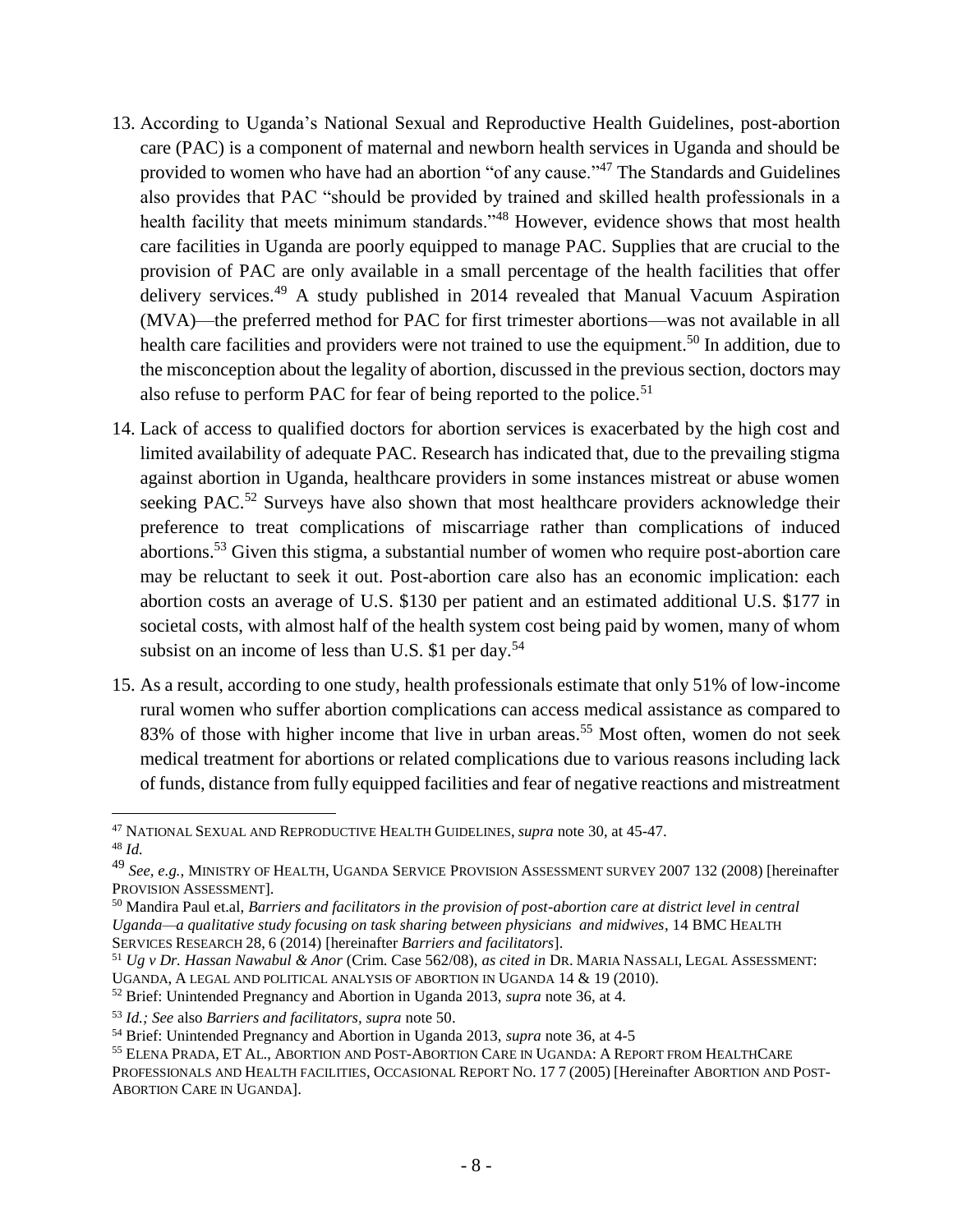from health care providers.<sup>56</sup> This deterrent from seeking needed medical treatment was also documented in *The Stakes Are High*. An interviewee named Maureen shared that her cousin died due to complications after a health worker pierced her intestine during an unsafe abortion procedure because he was "in a hurry to get out and go."<sup>57</sup> Maureen's cousin developed diarrhea but refused to seek help at a health facility because she feared that she would be stigmatized for having undergone an abortion.<sup>58</sup> When her condition became unbearable, and she was admitted to a health facility she initially told the health workers she had malaria due to this fear. After her condition worsened, she told the health workers about the abortion, and was then referred to a hospital but it was already too late and she ultimately died.<sup>59</sup>

## **iii. Lack of access to contraceptive information and services**

16. Access to family planning services and information plays an integral role in protecting women's and girls' rights to life and health. Without access to contraceptive services, women and girls may experience unwanted pregnancies, possibly resulting in death or illness due to lack of adequate healthcare, or they may seek out unsafe abortions that result in injury or death.<sup>60</sup> Despite the government's efforts to improve access to family planning information and services, according to the 2011 Uganda Demographic and Health Survey (UDHS), the unmet need for family planning for married women in Uganda stood at  $34\%$ <sup>61</sup> In addition, while the use of modern contraceptives increased from 15% in 2006to 21% in 2011,<sup>62</sup> a vast number of women and girls still do not have access to contraceptive information and services. Indeed, more than three quarters of Ugandan women still do not use modern contraception, and four in ten pregnancies are unintended.<sup>63</sup> Further, the use of, and access to, contraception among women also varies depending on geographical location, level of education and income level. According to the 2011 UDHS, 46% of married women living in urban areas used some method of contraception, as opposed to only 27% of married women located in rural areas.<sup>64</sup> In addition, 44% of married women with a secondary level or more of education used contraceptives as compared to only 18% of those with no education.<sup>65</sup> Finally, 46% of married

 $\overline{a}$ <sup>56</sup> *Id.,* at 6.

<sup>57</sup> STAKES ARE HIGH, *supra* note 34, at 17.

<sup>58</sup> *Id.*

<sup>59</sup> *Id.*

<sup>60</sup> STAKES ARE HIGH *supra* note 34, at 7.

<sup>61</sup> UGANDA BUREAU OF STATISTICS, UGANDA DEMOGRAPHIC AND HEALTH SURVEY 2006 69 (2007) *available at*  http://dhsprogram.com/pubs/pdf/FR194/FR194.pdf; 2011 UDHS, *supra* note 11, at 80.

<sup>62</sup> *Id.*, at 80.

<sup>63</sup> Guttmacher Institute, Fact Sheet: Contraception and Unintended Pregnancy in Uganda 1 (2013), *available at*  <https://www.guttmacher.org/pubs/FB-Contraception-and-unintended-pregnancy-in-Uganda.pdf> [hereinafter Contraception and Unintended Pregnancy in Uganda 2013].

<sup>64</sup> 2011 UDHS, *supra* note 11, at 81.

<sup>65</sup> *Id.*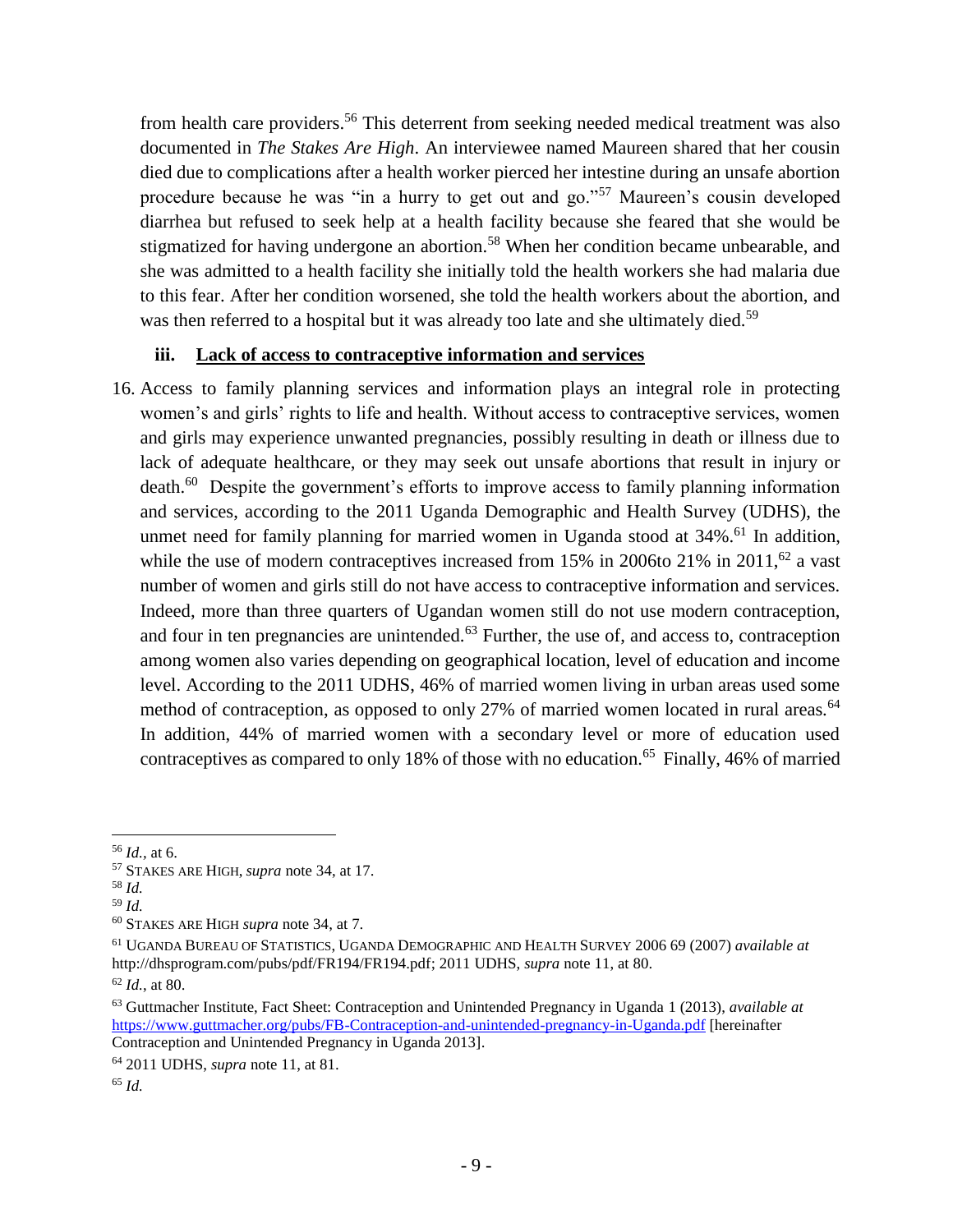women from the highest wealth quintile used some form of contraception as compared to only 15% of women from the lowest wealth quintile.<sup>66</sup>

- 17. This low rate of contraceptive use and high unmet rate can be attributed to the numerous barriers women and girls encounter in trying to access family planning services, including user fees, unavailability of a preferred contraceptive method,  $67$  and insufficient counseling services.<sup>68</sup> Other factors, such as the fear of side effects,<sup>69</sup> the inconvenience of using modern contraceptives, partners' opposition to contraceptive use and the belief that contraceptives are prohibited by religion, inhibit women from using contraceptives.<sup>70</sup> One study revealed that men's misconceptions regarding contraceptives, such as that they cause health problems, influence women's use of the methods.<sup>71</sup> A 2014 study revealed that distance of health care facilities also influence women and girls' decisions to use modern contraceptives.<sup>72</sup>
- 18. The Center's fact-finding report, *The Stakes Are High*, made similar findings and documented the impact of the denial of the right to family planning services on women's lives. In one instance*,* Nansubuga, a woman who lives in Kampala, explained that she decided to discontinue the use of contraceptives because she believed that she would become infertile after using a family planning method for a long time.<sup>73</sup> However, immediately after she stopped using an oral contraceptive, she conceived and ultimately underwent a clandestine abortion.<sup>74</sup> Joyce, another woman interviewed for the study, shared that her husband beat her because of his misconception about contraceptives. Joyce explained, "[my husband] didn't want me to take the pills because [he said] they destroy a woman's reproductive health. [He said they] also destroy their sexual urge. That's what he told me and he gave me a thorough beating. He beat me very badly; all of my body was swollen."<sup>75</sup>
- 19. Other women reported feeling hesitant to obtain contraceptives because using or even discussing contraceptives with their spouses or male partners could imply infidelity.<sup>76</sup> As one

 $\overline{a}$ <sup>66</sup> *Id.* 

<sup>67</sup> PROVISION ASSESSMENT, *supra* note 49, at 97-99.

<sup>68</sup> 2011 UDHS, *supra* note 11, at 95-96.

<sup>69</sup> John B Asiimwe et al., *Factors Associated with Modern Contraceptive Use among Young and older Women in Uganda; A Comparative Analysis*, 14 BMC PUB. HEALTH 926 (2014)*, available at* 

<http://www.biomedcentral.com/1471-2458/14/926> [hereinafter *Factors Associated with Contraception Use*]; GUTTMACHER INSTITUTE, UNINTENDED PREGNANCY AND INDUCED ABORTION IN UGANDA 22 (2006), *available at* <https://www.guttmacher.org/pubs/2006/11/27/UgandaUPIA.pdf> [hereinafter 2006 REPORT: UNINTENDED PREGNANCY AND INDUCED ABORTION IN UGANDA].

<sup>70</sup> 2006 REPORT: UNINTENDED PREGNANCY AND INDUCED ABORTION IN UGANDA, *supra* note 69.

<sup>71</sup> Contraception and Unintended Pregnancy in Uganda 2013, *supra* note 63.

<sup>72</sup> *Factors Associated with Contraception Use*, *supra* note 69, at 1, 4, and 8.

<sup>73</sup> STAKES ARE HIGH, *supra* note 34, at 44.

<sup>74</sup> *Id.* 

<sup>75</sup> *Id.* at 45.

<sup>76</sup> GUTTMACHER INSTITUTE, *Benefits of Meeting the Contraceptive Needs of Ugandan Women, In Brief: No. 4* 4 (2009), available at http://www.guttmacher.org/pubs/IB\_Contraceptive-Needs-Uganda.pdf.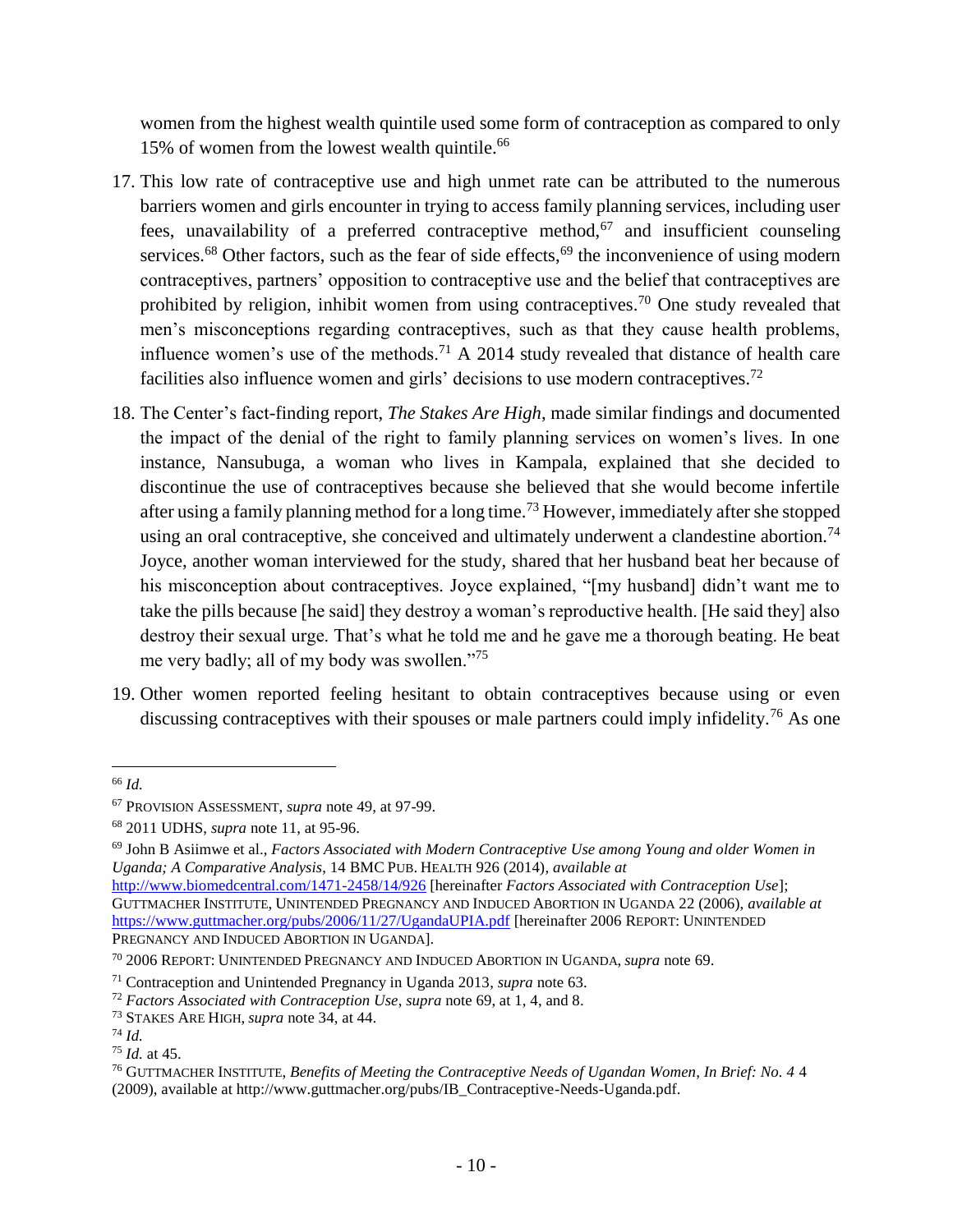interviewee in *The Stakes Are High* noted, "women exercising control over their own reproductive choices are often suspected of being unfaithful to their husbands or engaging in other illicit activities."<sup>77</sup> In addition, lack of information about the different contraceptive methods and where to access contraceptives is a significant barrier to access. One study found that 13% of women surveyed indicated that they did not know where they could obtain contraceptives or they could not access a health center that offers contraceptives.<sup>78</sup> In the Center's report, a sex worker named Edith described experiencing multiple unplanned and unwanted pregnancies and unsafe abortions because she lacked information about contraceptive methods and services.<sup>79</sup> She noted that her life improved greatly once she had access to family planning services.<sup>80</sup>

# *Lack of Access to Emergency Contraception*

- 20. Emergency contraception (EC) plays a vital role in preventing unplanned and unwanted pregnancies and is a critical component of care for survivors of sexual abuse.<sup>81</sup> In Uganda, one type of EC is registered and included in the Essential Medicines and Health Supplies List.<sup>82</sup> However, it is available by prescription only<sup>83</sup> which can create barriers to women and girls' access to EC since the pill needs to be taken within 72 hours of unprotected sex.<sup>84</sup> In addition, the 2011 UDHS reported that only 31% of women in Uganda know about EC.<sup>85</sup>
- 21. The lack of knowledge and usage of EC can be attributed to a number of factors, including, insufficient training on the use of  $EC<sub>66</sub>$  as well as common misperceptions about  $EC$  including the notion that it will inhibit future fertility, cause extreme side effects,  $87$  and encourage sexual promiscuity.<sup>88</sup> However, these perceptions are unfounded: as the WHO has noted, side-effects of EC are uncommon and generally mild and do not affect fertility.<sup>89</sup> Due to the low level of

<sup>77</sup> STAKES ARE HIGH, *supra* note 34, at 54.

<sup>78</sup> 2006 REPORT: UNINTENDED PREGNANCY AND INDUCED ABORTION IN UGANDA, *supra* note 69, at 22.

<sup>79</sup> *See* STAKES ARE HIGH, *supra* note 34, at 42-43.

<sup>80</sup> *See Id.*

<sup>81</sup> WHO, *Fact Sheet No. 244 Emergency Contraception Fact Sheet,* Feb. 2016, *available at*  http://www.who.int/mediacentre/factsheets/fs244/en/ [hereinafter WHO, *Emergency Contraception*].

<sup>82</sup> International Consortium for Emergency Contraception (ICEC), *Counting What Counts: Tracking Access to Emergency Contraception Uganda* 1 & 2 (2015), *available at* http://www.cecinfo.org/customcontent/uploads/2015/01/ICEC\_Uganda-factsheet\_2015.pdf.

<sup>83</sup> *Id.* 

<sup>84</sup> WHO, *Emergency Contraception*, *supra* note 81.

<sup>85</sup> 2011 UDHS, *supra* note 11, at 78.

<sup>86</sup> Josaphat K. Byamugisha et al., *Emergency Contraception and Fertility Awareness among University Students in Kampala, Uganda* 6, AFR. HLTH. SCIENCES NO. 4 198 (2006) [hereinafter Byamugisha].

<sup>87</sup> *Id.* 

<sup>88</sup> *Id.* 

<sup>89</sup> *See* WHO, *Emergency Contraception*, *supra* note 81, at xx.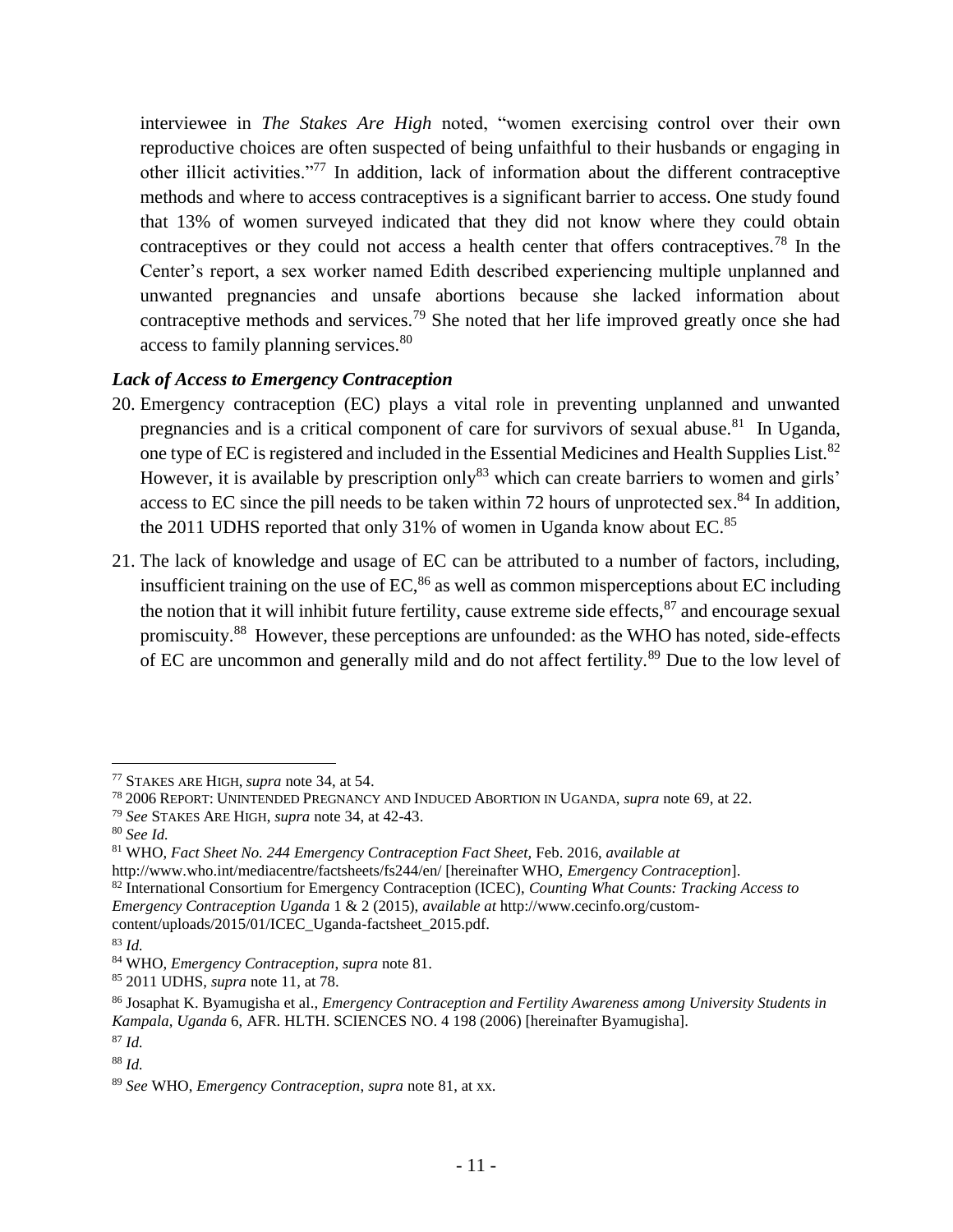usage, it was reported in 2015 that the entire stock of EC expired, leaving women, including rape survivors, without the option.  $90$ 

### *Adolescents' access to sexual and reproductive health services*

- 22. In Uganda, adolescents face tremendous hurdles that discourage them from seeking and obtaining critical sexual and reproductive health services. While the government of Uganda has made some inroads in recent years in establishing policies to address adolescent access to sexual and reproductive health services, including the Adolescent Health Policy Guidelines and Service Standards<sup>91</sup> and the National Minimum Healthcare Package,  $92$  there remains a significant gap between these policies and their successful implementation. Bridging the gap is particularly important given that nearly 1 in 4 Ugandan girls age 15-19 has already given birth or is pregnant with her first child.<sup>93</sup> Lack of adolescent access to sexual and reproductive health services results in a concomitant rise in maternal morbidity and mortality, <sup>94</sup> higher HIV/AIDS rates amongst adolescents and greater drop-out rates among school-aged girls.<sup>95</sup>
- 23. Adolescents seeking sexual and reproductive health services encounter disapproval from health workers, inadequate supplies and providers who are not trained in providing adolescent friendly services. As a result, adolescents in Uganda are left with misinformation and myths about sex. For example, a study revealed that 54% of young people think that a girl could not get pregnant when engaging in sex for the first time.<sup>96</sup> In addition, negative societal perceptions and stigma associated with adolescent pregnancy outside the context of marriage drive a percentage of girls in this predicament to seek unsafe abortions.<sup>97</sup> Twenty-four percent of young women aged 15-24 have had an abortion.<sup>98</sup> Since, as described above, the laws in Uganda restrict abortion and are largely ambiguous, adolescent girls seeking to terminate their pregnancies often resort to unsafe methods. As a result, nearly 30% of deaths among adolescents in Uganda can be attributed to unsafe abortions.<sup>99</sup>

<sup>90</sup> Jina Moore, *All Of Uganda's Free Emergency Contraceptives Are About To Expire*, Buzzfeed News, June 29, 2015, http://www.buzzfeed.com/jinamoore/all-of-uganda-free-emergency-contraceptives-are-about-toexp#.miGkj0490e.

<sup>91</sup> THE REPRODUCTIVE HEALTH DIVISION, MINISTRY OF HEALTH, ADOLESCENT HEALTH POLICY GUIDELINES AND SERVICES STANDARDS IN: KAMPALA UGANDA. 3RD ED. UGANDA: DEPARTMENT OF COMMUNITY HEALTH, MINISTRY OF HEALTH (2012).

<sup>&</sup>lt;sup>92</sup> MINISTRY OF HEALTH, UGANDA NATIONAL HEALTH POLICY (1999).

<sup>93</sup> 2011 UDHS, *supra* note 11, at 57.

<sup>94</sup> *See, e.g.,* Rutaremwa Gideon, *Factors Associated with Adolescent Pregnancy and Fertility in Uganda: Analysis of the 2011 Demographic and Health Survey Data, Social Sciences*, 2 Science PG 7, 7-13 (2013) [hereinafter Rutaremwa].

<sup>95</sup> *See, e.g., Id.*

<sup>96</sup> Straight Talk Foundation, *Straight Talk* 2, July 2014[, http://www.straighttalkfoundation.org/wp](http://www.straighttalkfoundation.org/wp-content/uploads/2014/downloads/S-talk%20june-july.pdf)[content/uploads/2014/downloads/S-talk%20june-july.pdf](http://www.straighttalkfoundation.org/wp-content/uploads/2014/downloads/S-talk%20june-july.pdf)

<sup>97</sup> *See, e.g.,* Rutaremwa, *supra* note 94, at 8.

<sup>98</sup> IRIN, Uganda teen pregnancies' plan under fire (July 24, 2014) *available at* 

http://www.irinnews.org/node/254760

<sup>&</sup>lt;sup>99</sup> F. SSENGOOBA, S. NEEMA, A. MBONYE, O. SENTUBWE, AND V. ONAMA, MATERNAL HEALTH REVIEW UGANDA 18 (2004) , HSD/WP/04/03, *at* http://r4d.dfid.gov.uk/PDF/Outputs/HealthSysDev\_KP/04-03\_uganda.pdf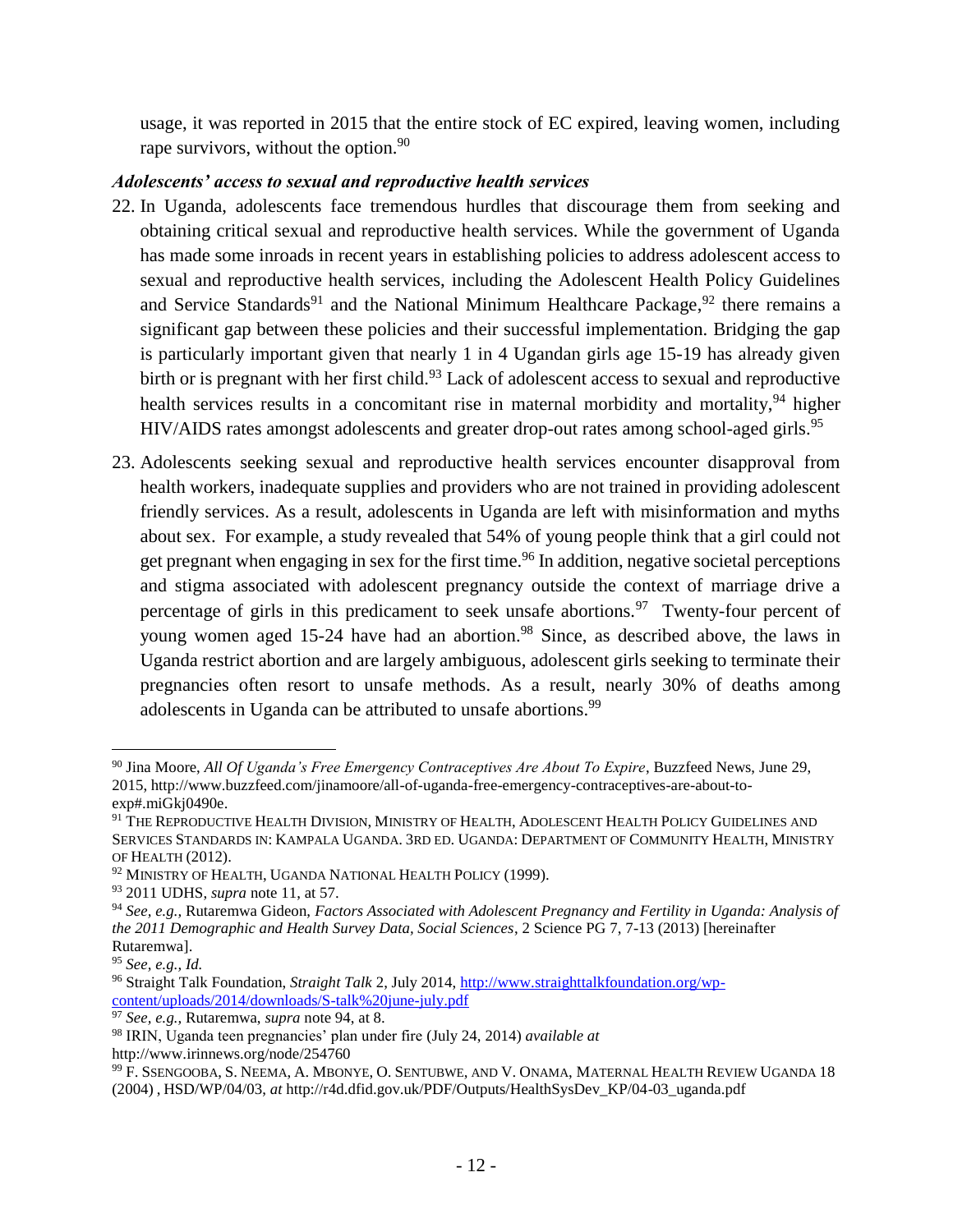#### **B) Sexual and Physical Violence against women and girls**

- 24. During the 2011 UPR, Uganda accepted numerous recommendations with respect to sexual and physical violence against women and girls, several of which called on Uganda to effectively implement the Ugandan Domestic Violence Act of 2010, which was intended to, among other things, "provide for the protection and relief of victims of domestic violence."<sup>100</sup> Similarly, in 2015 the ESCR Committee expressed concern regarding the "inadequate implementation of the Domestic Violence Act, the delays in adopting the Sexual Offences Bill, the underreporting to the police by victims of violence, and the resorting to traditional ways of mediation that often override women's rights."<sup>101</sup>
- 25. However, marital rape is not expressly prohibited by the Domestic Violence Act. Key domestic stakeholders—such as the National Association of Women Judges-Uganda (NAWJU)—have criticized the government for its failure to implement the Domestic Violence Act: officials from state institutions, including police officers and judges, have systemically failed to apply the new legislation and often lack awareness that the Act was passed.<sup>102</sup> A 2015 publication also reported that the Minister of Gender, Labour and Social Development was called before the gender committee of the parliament to explain why the implementation of the Act has been slow.<sup>103</sup> Apart from trainings provided through development partners' support, the government has not "substantively invested in the implementation of the [law]" and as such, so far, the trainings have covered only 30% of Uganda.<sup>104</sup> Further, while the government has developed the Gender Based Violence shelter guidelines, "there is no single-state-run shelter," which is an indication that the government is not focusing on addressing the issue.<sup>105</sup>
- 26. Likewise, the proposed Sexual Offences Bill, which is still pending, will be equally ineffective in reducing sexual violence without the full buy-in of state institutions to implement and enforce the bill's expanded protections for women.<sup>106</sup> Although the current draft of the Sexual Offences Bill includes some essential legal reforms, such as the criminalization of marital rape, the Bill should be amended so that marital rape is not categorized as a separate offense from

<sup>&</sup>lt;sup>100</sup> The Domestic Violence Act of 2010, 3, http://www.ulii.org/ug/legislation/act/2015/3-9.

<sup>101</sup> CESCR *Concluding Observations: Uganda*, *supra* note 5, at para. 25. The CESCR Committee also recommended the adopting and implementing of the "Sexual Offences Bill" as well as awareness-raising campaigns to "combat all forms of violence against women and girls and to encourage victims of violence to report such cases to the police."

<sup>102</sup> *See* Law Library of Congress, *Uganda: Women Judges Voice Concern over Domestic Violence*, THE LIBRARY OF CONGRESS (Jul. 8, 2013), http://www.loc.gov/lawweb/servlet/lloc\_news?disp3\_l205403631\_text; J. Emodek et al., *Domestic Violence Cases Soar*, NEW VISION (Jun. 18, 2013), http://www.newvision.co.ug/news/644085-domesticviolence-cases-soar.html.

<sup>103</sup> JOSEPHINE AHIKIRE ET.AL, THE POLITICS OF PROMOTING GENDER EQUITY IN CONTEMPORARY UGANDA: CASES OF THE DOMESTIC VIOLENCE LAW AND POLICY ON UNIVERSAL PRIMARY EDUCATION 17 (2015). <sup>104</sup> *Id.,* at 18.

<sup>105</sup> *Id.*; *See, e.g.*, GLOBAL GIVING UK, *WORI Uganda Domestic Violence Shelter*,

http://www.globalgiving.co.uk/projects/wori-shelter-project/ (accessed Jan. 19, 2016).

<sup>106</sup> Sexual Offences Act of 2011, Bill No. 1, Part II, sec. 3, "Rape under marriage" (2011) (Uganda).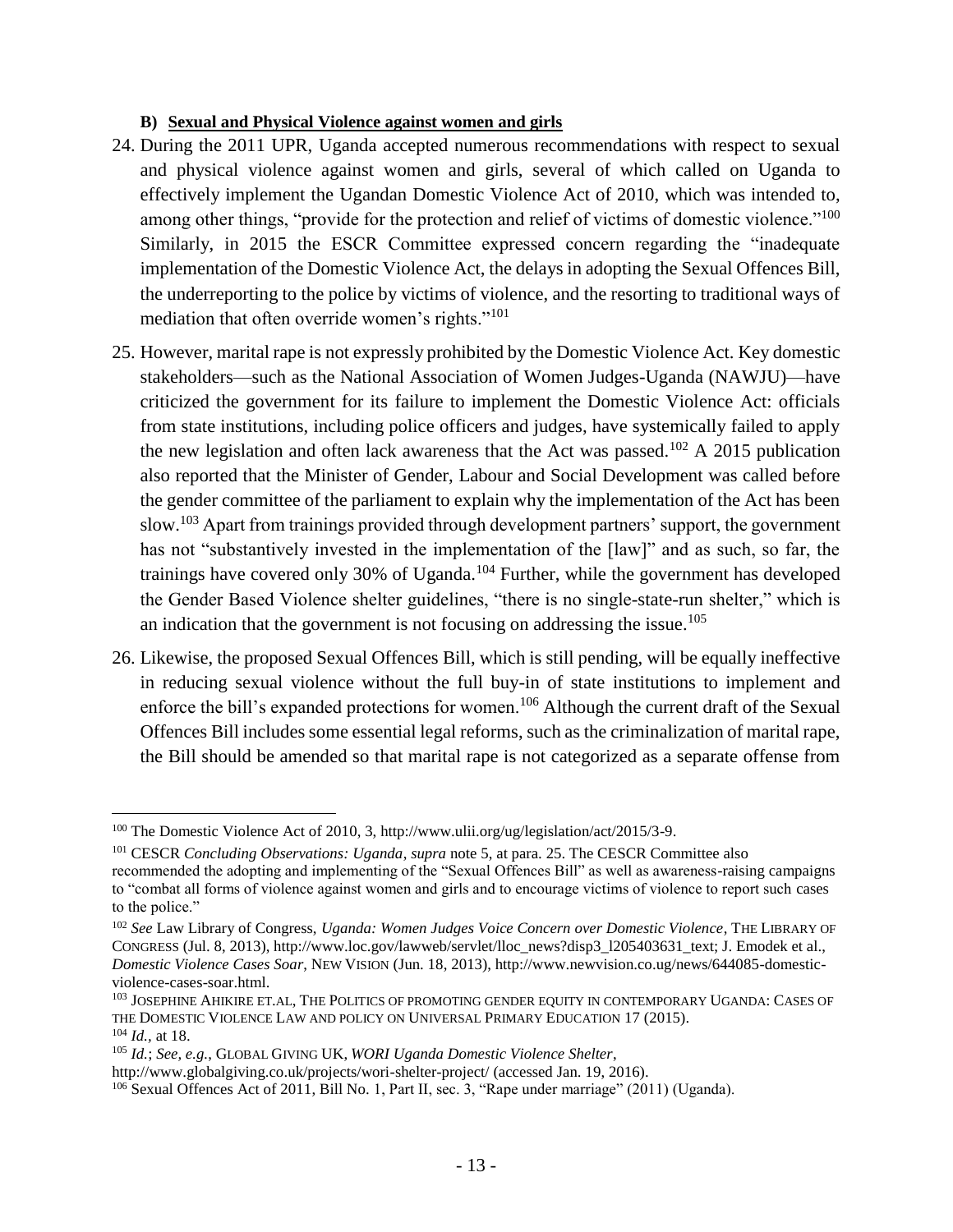rape with a heightened standard of proof.<sup>107</sup> Under the Bill, the marriage relationship may be used as a defense unless it is shown that the victim spouse was sick, the accused spouse had an STI, one spouse "deserted," or the accused spouse used "violence or threats."<sup>108</sup> Similarly, the Marriage and Divorce Bill, which would have criminalized marital rape has been pending in the parliament for a long time and there has not been a recent attempt to re-table the bill.<sup>109</sup> Other common law jurisdictions have amended rape statutes to eliminate historical distinctions based on marital status.<sup>110</sup> Moreover, the Sexual Offences Bill would be improved with the inclusion of services for survivors of violence, such as a full range of "comprehensive, gendersensitive health services,"  $^{111}$  including access to legal abortion, emergency contraception,  $^{112}$ and post-exposure prophylaxis to protect against HIV infection.<sup>113</sup>

27. Due to the government's failure to effectively implement legal and policy measures, violence against women and girls remains alarmingly high. As of the 2011 UDHS, about 60% of evermarried women had experienced some form of violence (physical, sexual, emotional) by a husband or intimate partner.<sup>114</sup> According to recent government statistics, deaths from domestic violence in Uganda have spiked from 159 in 2010 to 181 in 2011 and falling in 2012 to 154.<sup>115</sup> Cultural and societal views perpetuate violence against women, with 58% of women

<sup>114</sup> 2011 UDHS, *supra* note 11, at 256.

 $\overline{a}$ <sup>107</sup> *Id.*

<sup>108</sup> *Id.*

<sup>109</sup> *See, e.g.*, Brenda Akia, *Prioritise Enacting of the Marriage and Divorce Bill*, SATURDAY MONITOR, Mar. 21, 2015, http://www.monitor.co.ug/OpEd/Commentary/Prioritise-enacting-of-the-Marriage-and-Divorce-Bill/- /689364/2660260/-/erj7ua/-/index.html (accessed Mar. 16, 2016); Flavia Natubega, *Pass the Marriage and Divorce Bill. It's good for Uganda*, ACTIONAID, [http://www.actionaidusa.org/uganda/stories/pass-marriage-and-divorce-bill](http://www.actionaidusa.org/uganda/stories/pass-marriage-and-divorce-bill-its-good-uganda)[its-good-uganda](http://www.actionaidusa.org/uganda/stories/pass-marriage-and-divorce-bill-its-good-uganda) (accessed Mar. 16, 2016); Moses Mulondo & Cyprian Musoke, *Kadaga resurrects Marriage and Divorce Bill*, NEW VISION, Feb. 19, 2015 http://www.newvision.co.ug/new\_vision/news/1321036/kadaga-resurrectsmarriage-divorce (last visited Mar. 16, 2016).

<sup>110</sup> *See, e.g.*, Criminal Law (Sexual Offences and Related Matters) Amendment Act, 2007, c. 2 § 3 (S. Africa) ("Any person ('A') who unlawfully and intentionally commits an act of sexual penetration and with a complainant ('B'), without the consent of B, is guilty of rape."); Sexual Offences Act, 2003, §§ 1-3 (U.K.) (criminalizing nonconsensual "penetration" and "touching" where "B does not consent … and A does not reasonably believe that B consents," without reference to the marital status of A and B); New York Pen. Law § 130.25 (U.S.) (defining rape in the third degree as, *inter alia*, when "[a person] engages in sexual intercourse with another person without such person's consent…." without reference to marital status in any degree of rape).

<sup>111</sup> WHO, GUIDELINES FOR MEDICO-LEGAL CARE FOR VICTIMS OF SEXUAL VIOLENCE 2, 13-14 (2003), *available at*  http://whqlibdoc.who.int/publications/2004/924154628X.pdf.

<sup>112</sup> *See*, *e.g.*, CEDAW Committee, *Concluding Observations: Egypt,* para. 40, U.N. Doc. CEDAW/C/EGY/CO/7 (2010); Committee on the Rights of the Child (CRC Committee), *Concluding Observations: Costa Rica,* para. 64, U.N. Doc. CRC/C/CRI/CO/4 (2011); ESCR Committee, *Concluding Observations: Chile*, para. 53, U.N. Doc. E/C.12/1/Add.105 (2004); *Malta*, para. 41, U.N. Doc. E/C.12/1/Add.101 (2004); *Nepal*, para. 55, U.N. Doc. E/C.12/1/Add.66 (2001).

<sup>113</sup> Special Rapporteur on violence against women, its causes and consequences, *Integration of the Human Rights of Women and the Gender Perspective: Violence against Women, Intersections of Violence against Women and HIV/AIDS, Report of the Special Rapporteur on violence against women, its causes and consequences* (by Yakin Ertürk), para. 23, U.N. Doc. E/CN.4/2005/72 (2005).

<sup>115</sup> UGANDA BUREAU OF STATISTICS, 2014 STATISTICAL ABSTRACT 160 (2014), *available at* [http://www.ubos.org/onlinefiles/uploads/ubos/statistical\\_abstracts/Statistical\\_Abstract\\_2014.pdf](http://www.ubos.org/onlinefiles/uploads/ubos/statistical_abstracts/Statistical_Abstract_2014.pdf) [hereinafter 2014 STATISTICAL ABSTRACT]. It should be noted, however, that the NGO ActionAid has reported that for the year 2013,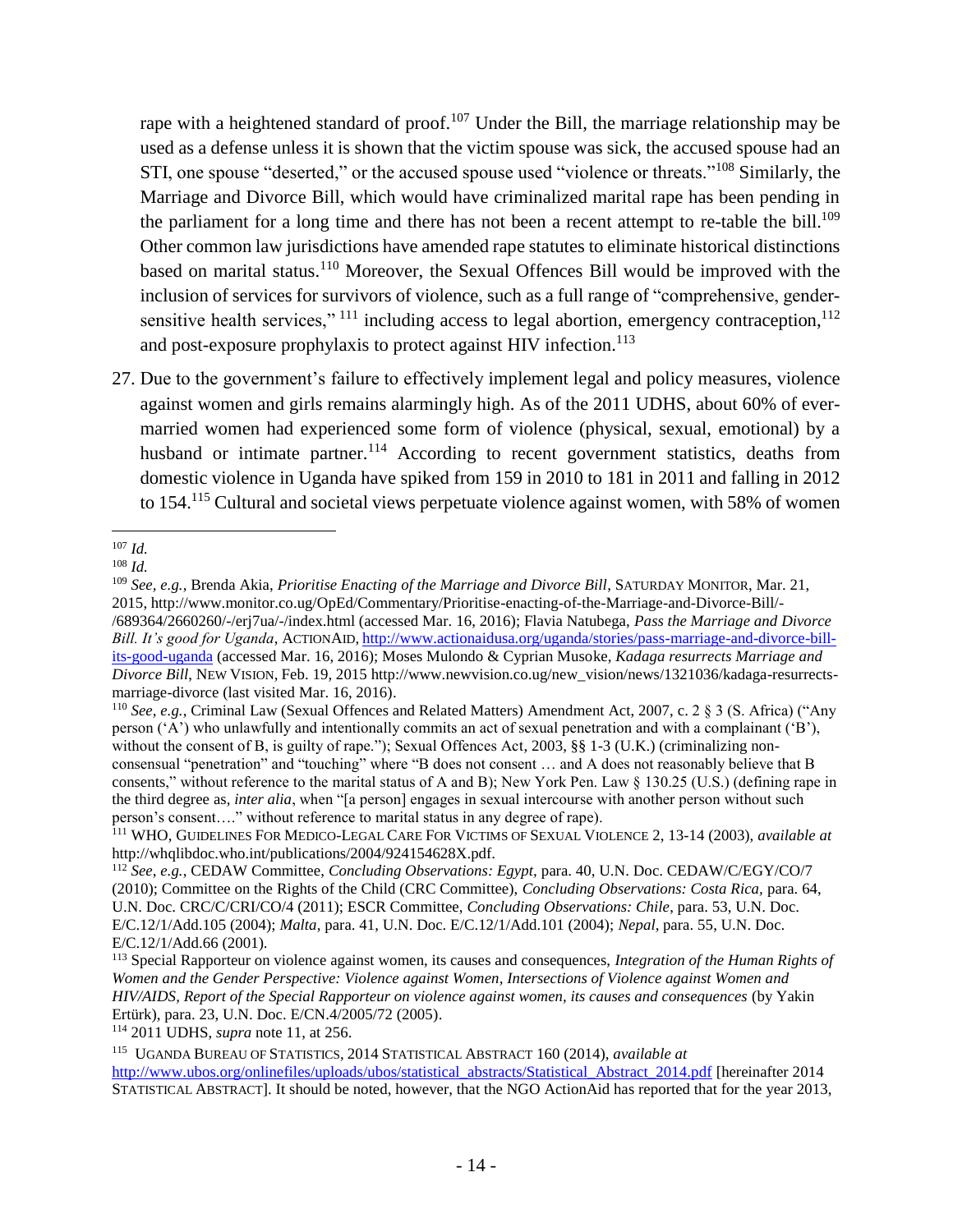believing that physical violence against women is justifiable in at least certain circumstances.<sup>116</sup> Finally, about three in ten Ugandan women age 15-49 have experienced sexual violence during their lifetimes.<sup>117</sup> Of these women, approximately  $60\%$  experience this sexual violence at the hands of a current husband or partner, and 20% at the hands of a former husband or partner.<sup>118</sup> Official statistics indicate that up to one-quarter of homicides caused by aggravated domestic violence can go unprosecuted, while only about half of reported rape and defilement cases, respectively, are prosecuted.<sup>119</sup>

28. Violence against children is also a grave problem in Uganda. A 2014 study found that 95% of children reported having experienced physical, sexual, or emotional violence,  $120$  and over 75% in a 2005 study reported having experienced some kind of sexual violence or harassment.<sup>121</sup> Among these children, 24% reported that the sexual violence they suffered occurred mainly at school, while 34% reported that the abuse happened both at home and at school.<sup>122</sup> A 2007 study found that 23% of girls reported that their first sexual encounter was forced.<sup>123</sup> In addition, a 2010 report shows that 8% of girls age 16-17 have had sex with their teachers.<sup>124</sup> Two primary reasons that girls are coerced into having sex with a teacher is that school girls are afraid of the consequences of refusing a teacher's sexual advances, and that teachers lure girls with the promise of good grades or gifts. $125$ 

#### **C) Discrimination and Stigma against Women Living with HIV and AIDS**

29. It is estimated that approximately 1.5 million Ugandans were living with HIV/AIDS in 2014, representing 7.3% of the total adult population,  $126$  a marked increase since 2005. According to a 2013 summary of the findings of surveys conducted by the National Forum of People with

up to 360 deaths in Uganda were caused by DV. *See,* Carol Angir, *Violence Is a Fact of Life for the Women of Uganda*, ACTIONAID, May 28, 2015, http://www.actionaid.org/violenceagainstwomen (accessed Jan. 19, 2016).

<sup>116</sup> 2011 UDHS, *supra* note 11, at 230.

<sup>117</sup> 2011 UDHS, *supra* note 11, at 246.

<sup>118</sup> 2011 UDHS, *supra* note 11, at 245.

<sup>119</sup> 2014 STATISTICAL ABSTRACT, *supra* note 115. In 2011, for example, 181 deaths attributed to aggravated DV were reported, and only 133 were prosecuted (for a prosecution rate of about 74%). Official statistics indicate that only a miniscule percentage of prosecutions result in convictions. *See* UGANDA POLICE, ANNUAL CRIME AND TRAFFIC/ROAD SAFETY REPORT 2011, Appendix I, B.

<sup>120</sup> Karen M. Devries et al., *Violence against Primary School Children with Disabilities in Uganda: A Cross-Sectional Study, 14* BMC PUB. HEALTH 1017, tbl. 3 (2014), *available at* http://www.biomedcentral.com/1471- 2458/14/1017.

<sup>&</sup>lt;sup>121</sup> DIPAK NAKER, VIOLENCE AGAINST CHILDREN: THE VOICES OF UGANDAN CHILDREN AND ADULTS 26 (2005), http://raisingvoices.org/wp-content/uploads/2013/03/downloads/resources/violence\_against\_children.pdf. <sup>122</sup> *Id.,* at 26*.*

<sup>&</sup>lt;sup>123</sup> Ann Moore et al., Coerced First Sex among Adolescent Girls in Sub-Saharan Africa: Prevalence and Context, 11 AFR. K. REPROD. HLTH. 62-82 (2007).

<sup>124</sup> AMNESTY INTERNATIONAL, 'I CAN'T AFFORD JUSTICE': VIOLENCE AGAINST WOMEN IN UGANDA CONTINUES UNCHECKED AND UNPUNISHED 28 (2010), *available at* http://www.amnesty.org/en/library/info/AFR59/001/2010/en. <sup>125</sup> *Id.*

<sup>126</sup> UNAIDS, "Uganda: HIV and AIDS estimates (2014)",

[http://www.unaids.org/en/regionscountries/countries/uganda.](http://www.unaids.org/en/regionscountries/countries/uganda)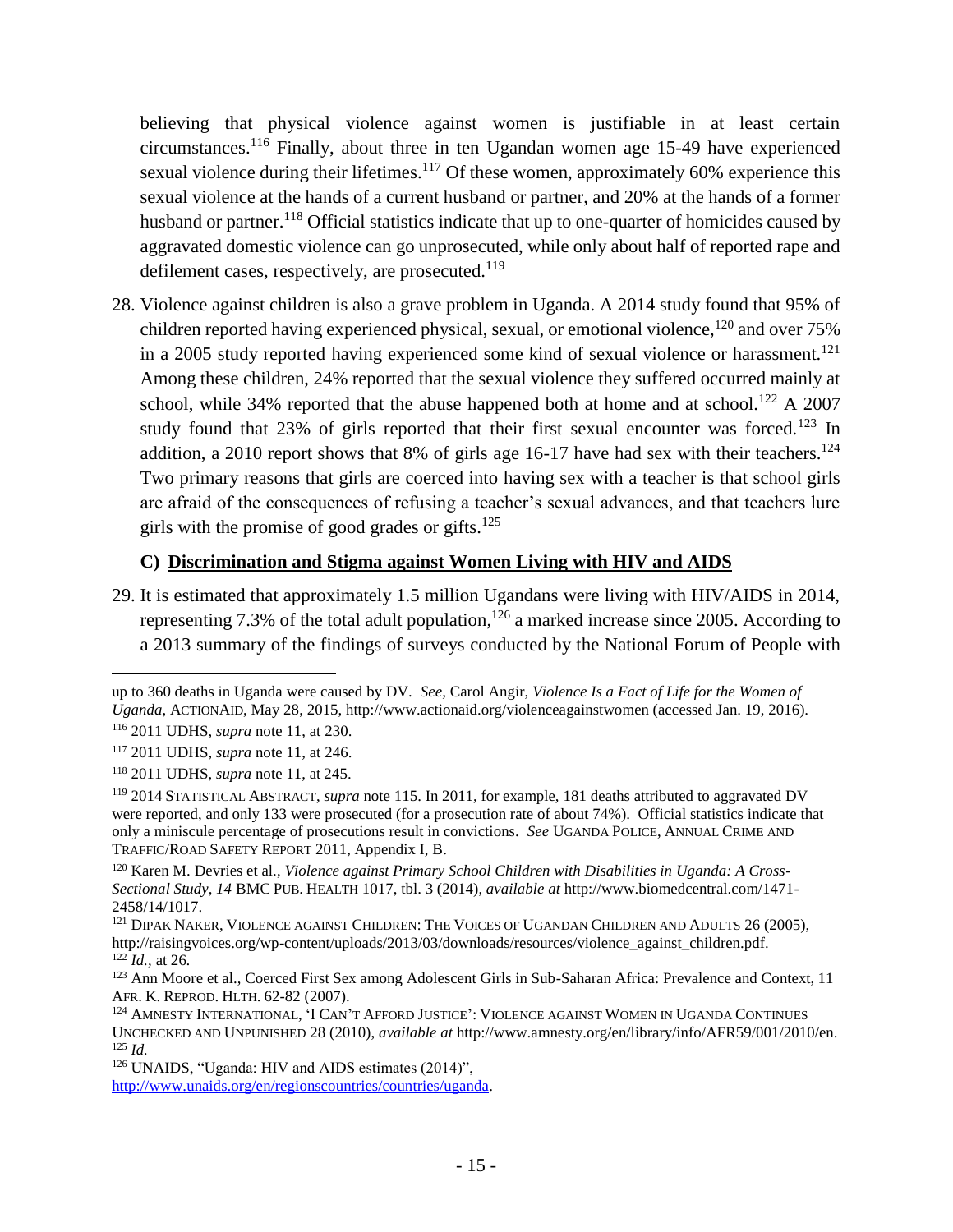HIV/AIDS Networks in Uganda, there is a high level of stigmatization and discrimination against people living with HIV in the Uganda.<sup>127</sup> Women have been disproportionately affected by the recent upsurge in HIV prevalence in Uganda, and studies have shown that they are generally more prone to stigma and discrimination than men.<sup>128</sup> This has further been exacerbated by the passage of the HIV and AIDS Prevention and Control Act of 2014 (HIV/AIDS Act) which contains several provisions that will further fuel stigmatization and discrimination, which might consequently hinder the public health response to a recent increase in the HIV prevalence rate in Uganda.

- 30. First, the 2014 HIV/AIDS Act authorizes forced HIV testing without consent, weakening confidentiality protections for people living with HIV and criminalizing HIV transmission.<sup>129</sup> The bill singles out women by subjecting pregnant women and survivors of sexual assault to compulsory HIV blood testing,  $130$  which deepens the stigma against women living with HIV and may deter women from seeking essential health care. Second, the Act expressly permits third-party disclosure of HIV status without consent, based solely on the opinion of a "medical practitioner or other qualified officer."<sup>131</sup> Non-consensual disclosure of HIV status places women at risk of physical, sexual, and psychological abuse. Finally, the Act criminalizes attempted transmission and intentional transmission of  $HIV$ ,<sup>132</sup> which could cause people living with HIV to opt not to seek necessary health services for fear of intrusive investigations and potential violation of confidentiality.
- 31. The 2014 HIV/AIDS Act does include provisions that require the government to devise measures to ensure the right of access to HIV treatment in all "health facilities, goods and services including essential medicines" on a non-discriminatory basis. However, the above highlighted sections of the bill that enable stigmatization, besides violating the rights of people living with HIV/AID, threaten to severely hinder efforts to reverse the upsurge in HIV prevalence in Uganda by limiting their access to essential medical treatments. As UNAIDS reports, programs to reduce stigma and discrimination and increase access to justice "not only help realize human rights and access to justice in the context of HIV, they are also critical

<sup>&</sup>lt;sup>127</sup> UNAIDS and The National Forum of PWHA Networks in Uganda, THE PEOPLE LIVING WITH HIV STIGMA INDEX: UGANDA (the "NAFOPHANU REPORT") vii (Aug. 2013), *available at* [http://www.stigmaindex.org/sites/default/files/news-attachments/PLHIV%20Sigma%20Index%20Report%20-](http://www.stigmaindex.org/sites/default/files/news-attachments/PLHIV%20Sigma%20Index%20Report%20-%20Uganda%20Country%20Assessment%202013.pdf) [%20Uganda%20Country%20Assessment%202013.pdf.](http://www.stigmaindex.org/sites/default/files/news-attachments/PLHIV%20Sigma%20Index%20Report%20-%20Uganda%20Country%20Assessment%202013.pdf)

<sup>128</sup> *Id.,* at 3.

<sup>129</sup> HIV AND AIDS PREVENTION AND CONTROL ACT*,* 2014, Part III, sec. 13(C) & 14 (2014) (Uganda), *available at* [http://www.parliament.go.ug/new/images/stories/acts/2014/HIV%20and%20AIDS%20prevention%20and%20contr](http://www.parliament.go.ug/new/images/stories/acts/2014/HIV%20and%20AIDS%20prevention%20and%20control%20act%202014.pdf) [ol%20act%202014.pdf](http://www.parliament.go.ug/new/images/stories/acts/2014/HIV%20and%20AIDS%20prevention%20and%20control%20act%202014.pdf) [hereiniafter HIV/AIDS ACT].

<sup>130</sup> *Id.*; *see also* HUMAN RIGHTS WATCH, COMMENTS TO UGANDA'S PARLIAMENTARY COMMITTEE ON HIV/AIDS AND RELATED MATTERS ABOUT HIV/AIDS PREVENTION AND CONTROL (2009), *at* 

https://www.hrw.org/news/2009/11/06/comments-ugandas-parliamentary-committee-hiv/aids-and-related-mattersabout-hiv/aids.

<sup>131</sup> HIV/AIDS ACT, *supra* note 129, at Part III, sec. 18.

<sup>132</sup> *Id.*, at Part VIII, sec. 41.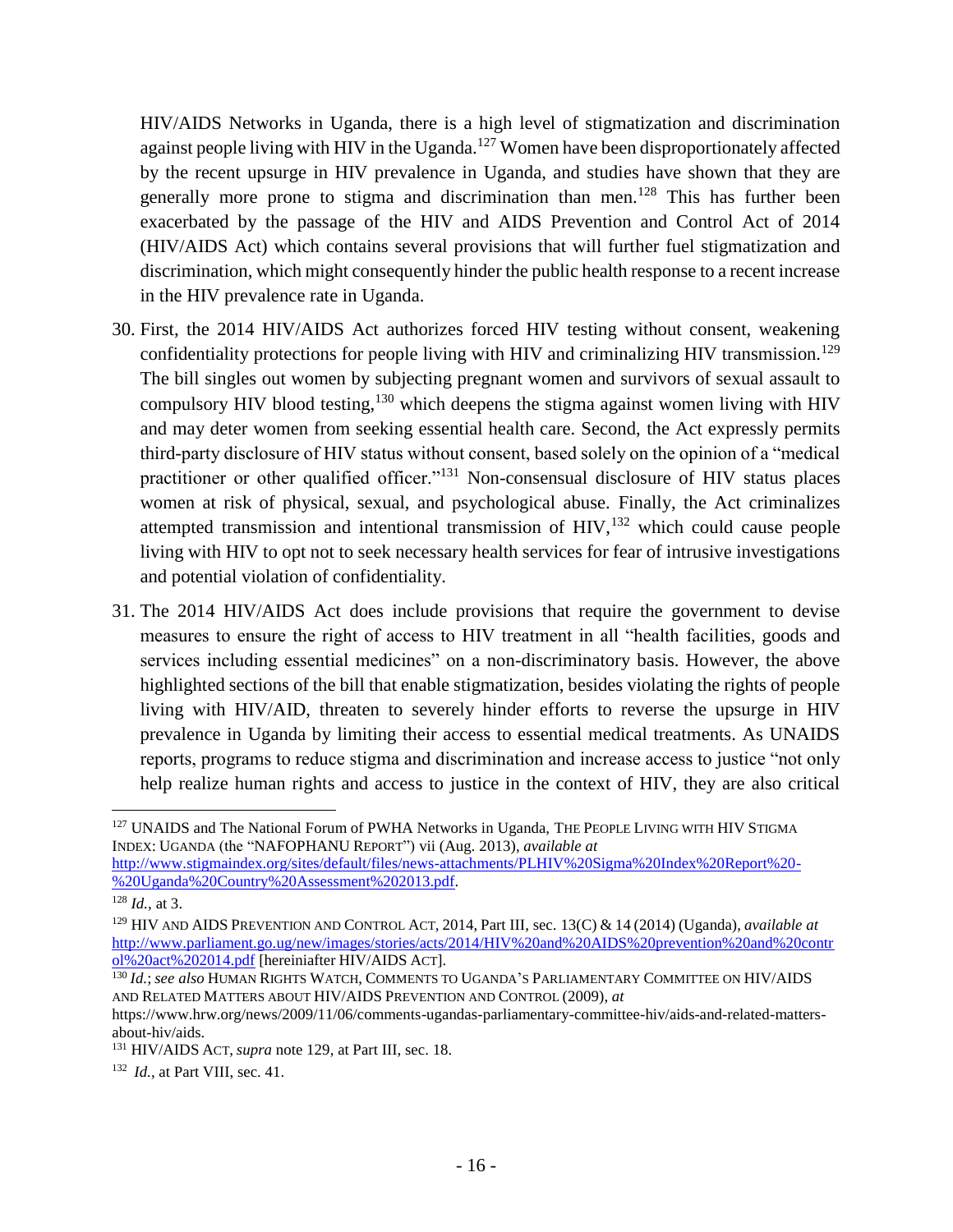enablers to the success of basic HIV prevention and treatment programmes."<sup>133</sup> During the review of Uganda in 2015, the Africa Commission on Human and People Rights expressed concern regarding the criminalization of the transmission of HIV/AIDS in the 2014 HIV/AIDS Act since it "has the potential to negatively affect the national response on HIV/AIDS and also infringe upon the basic rights of persons living with HIV/AIDS.<sup>134</sup> The Commission recommended that the government revise the Act "to ensure that it fully conforms with Uganda's regional and international human rights obligations."<sup>135</sup>

#### **III. Questions and Recommendations**

#### **A) Questions**

- i. What concrete measures is the government implementing to ensure achievement of the Sustainable Development Goal of reducing the MMR to less than 70 deaths per 100,000 live births? What steps is the government taking to increase women and girls' access to antenatal, delivery and postnatal care, particularly to adolescents, low-income women and those living in rural areas? What steps is the government taking to implement the recommendation from the previous UPR to increase its health budget allocation to 15% of the total budget in accordance with its commitment under the Abuja Declaration?
- ii. What measures is the government taking to lift its reservation on the Maputo Protocol and revise its laws on abortion to allow the procedure in situations where the pregnancy resulted from rape or incest, and in cases of fetal abnormality, in line with international and regional human rights standards? What steps is the government taking to address the delay in the implementation of the Standard and Guidelines on abortion, and ensure that health care facilities and health care professionals are well equipped to provide abortion and post-abortion care?
- iii. What measures is the government implementing to reduce the high unplanned and unwanted pregnancy rates, particularly among adolescents, and the high unmet need for contraceptives? What is the plan of the government to address the various challenges women and adolescent girls encounter in accessing contraceptives including stock-outs, misconceptions and misinformation about the side-effects of contraceptives?
- iv. What concrete efforts is the government taking to implement the Domestic Violence Act? When does the government plan to pass the Sexual Violence Bill? What is the government's plan to re-table the Marriage and Divorce Bill? What are the measures the government

<sup>133</sup> UNAIDS, KEY PROGRAMMES TO REDUCE STIGMA AND DISCRIMINATION AND INCREASE ACCESS TO JUSTICE IN NATIONAL HIV RESPONSES 5-6, (2012), *available at* 

http://www.unaids.org/sites/default/files/en/media/unaids/contentassets/documents/document/2012/Key\_Human\_Ri ghts\_Programmes\_en\_May2012.pdf.

<sup>134</sup> African Commission on Human and Peoples' Rights, *Concluding Observations and Recommendations on the 5th Periodic State Report of the Republic of Uganda (2010-2012),* para. 76 (2015). <sup>135</sup> *Id.,* at para. 113.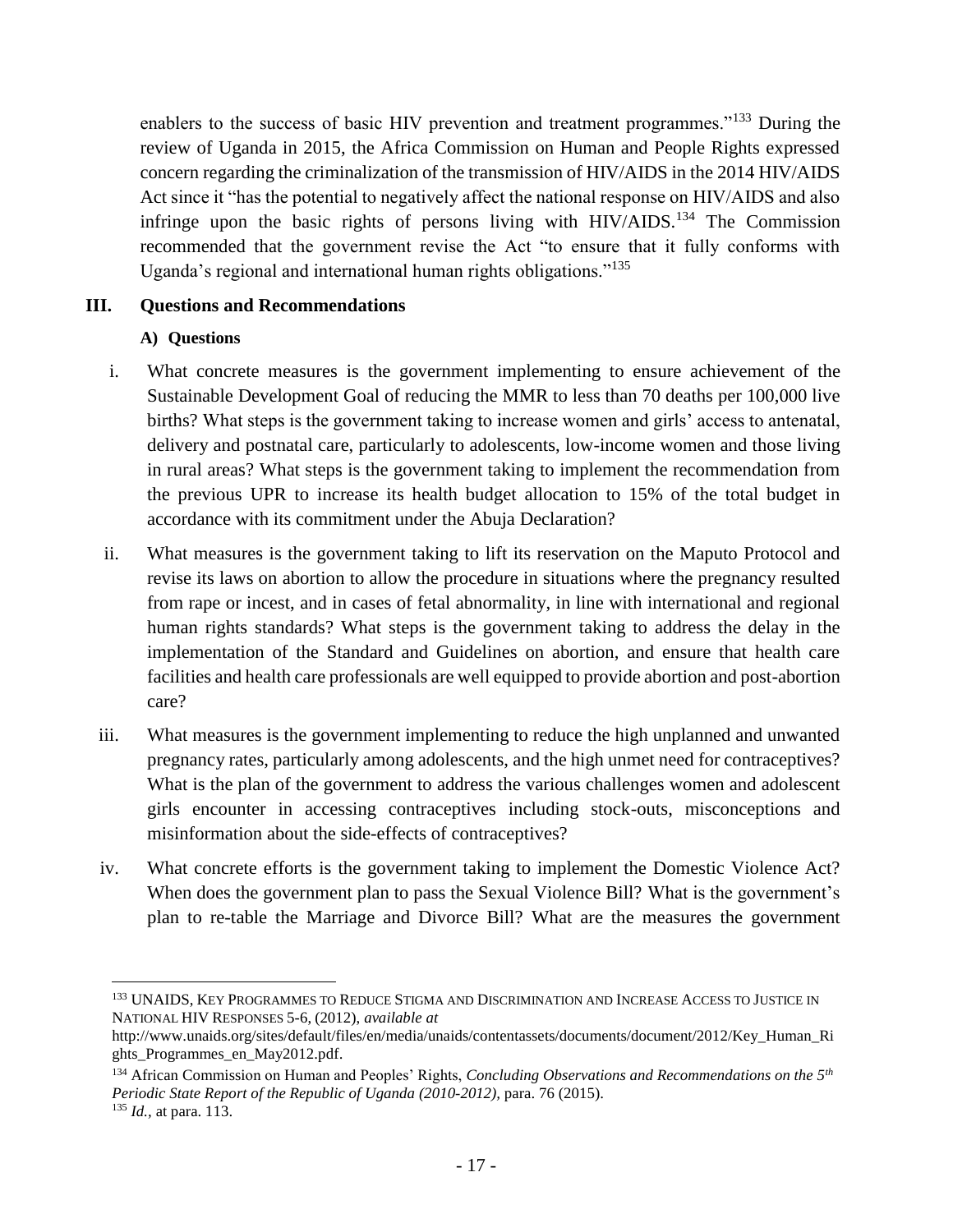implementing the curb the high physical and sexual violence against women and children and ensure that incidences are reported and prosecuted in accordance with the law?

**v.** What steps are being taken to amend the provisions of the HIV and AIDS Prevention and Control Act of 2014 that further fuel stigma and discrimination against people living with HIV/AIDS and violate their right to confidentiality and consent?

# **B) Recommendations**

- i. The government should intensify its efforts to address the high maternal mortality rate including by ensuring women's and girls' access to antenatal, delivery and postnatal care, particularly adolescents, low-income women and those living in rural areas. The government should increase its health budget allocation to 15% of the total budget in accordance with its commitment under the Abuja Declaration.
- ii. The government should lift its reservation on the Maputo Protocol, revise its laws on abortion to allow the procedure in situations where the pregnancy resulted from rape or incest, in case of fetal abnormality, and clarify the grounds for abortion in the current laws, in accordance international and regional human rights law. The government should take immediate steps to implement the Standard and Guidelines on abortion, including by disseminating the document to all health care facilities, and ensure that health care facilities and health care professionals are well equipped to provide abortion and post-abortion care.
- vi. The government should take concrete steps to ensure an adequate and consistent supply of contraceptives—including emergency contraceptives—initiate civic education campaigns to ensure sufficient and non-discriminatory access to family planning information and services, and develop comprehensive guidelines obligating health care facilities to provide accurate and comprehensive family planning information without discrimination.
- vii. The government should effectively implement the Domestic Violence Act by ensuring that state officials, including judges and police officers, understand the law and are applying it in practice. The government should institute investigation procedures and strict punishments for those found to have abused children. These procedures should include an oversight mechanism to help regulate and eradicate sexual and other violence against children, including violence committed in schools. The government should revise the provisions in the Sexual Offences Bill that are of concern, particularly those requiring a heightened standard of proof for marital rape, and include a full range of comprehensive and gender-sensitive services for victims of violence.
- viii. The government should implement strategies to reduce the stigmatization and discrimination faced by women living with HIV/AIDS, especially in health care facilities. The government should examine and amend the laws and policies already in place to ensure that they prevent and prohibit discrimination against those living with HIV/AIDS. Further, it should implement the concluding observation from the African Commission on Human and Peoples' Rights and